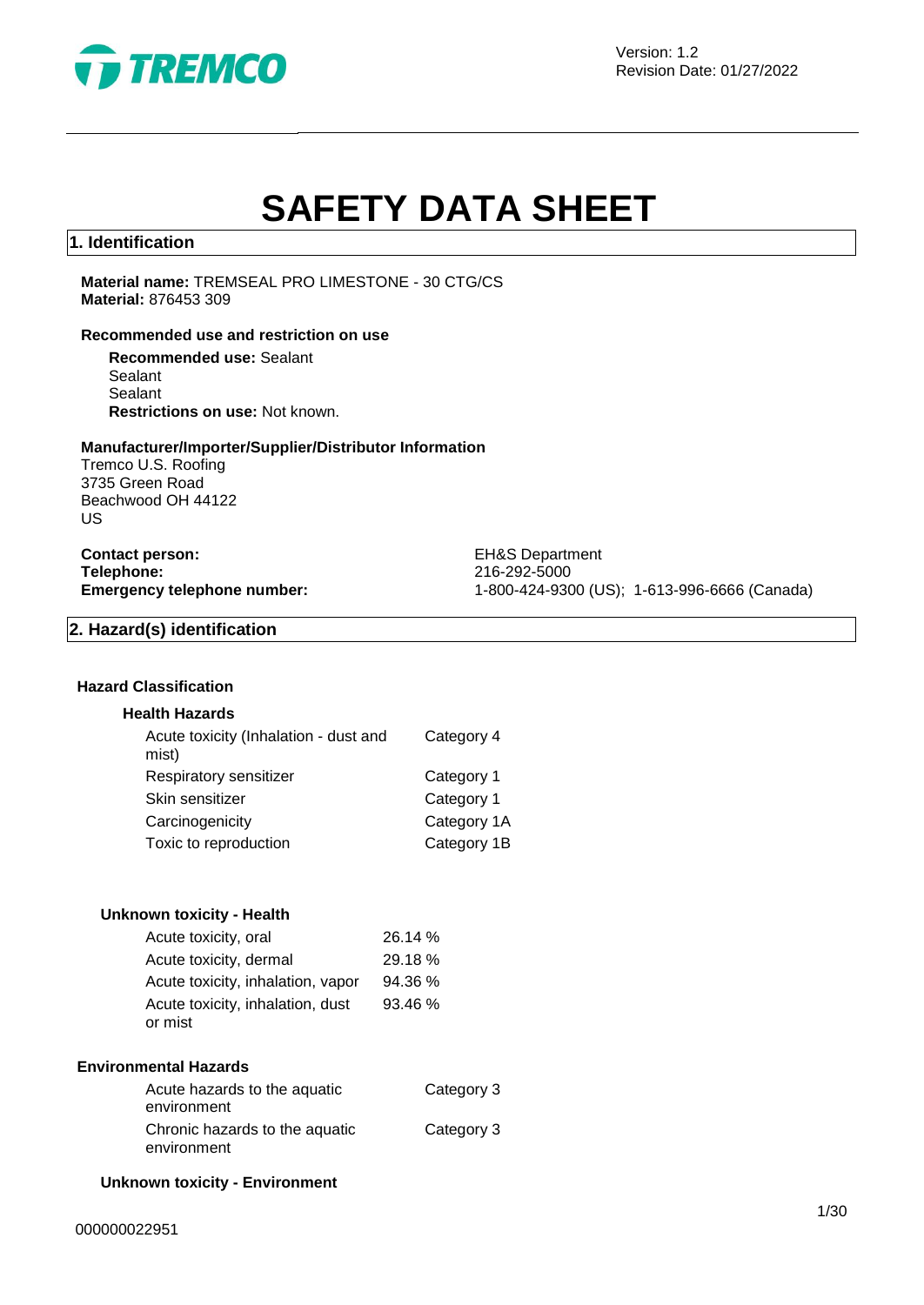

| Acute hazards to the aquatic   | 93.21% |
|--------------------------------|--------|
| environment                    |        |
| Chronic hazards to the aquatic | 92.7 % |
| environment                    |        |

# **Label Elements**

**Hazard Symbol:**



# **3. Composition/information on ingredients**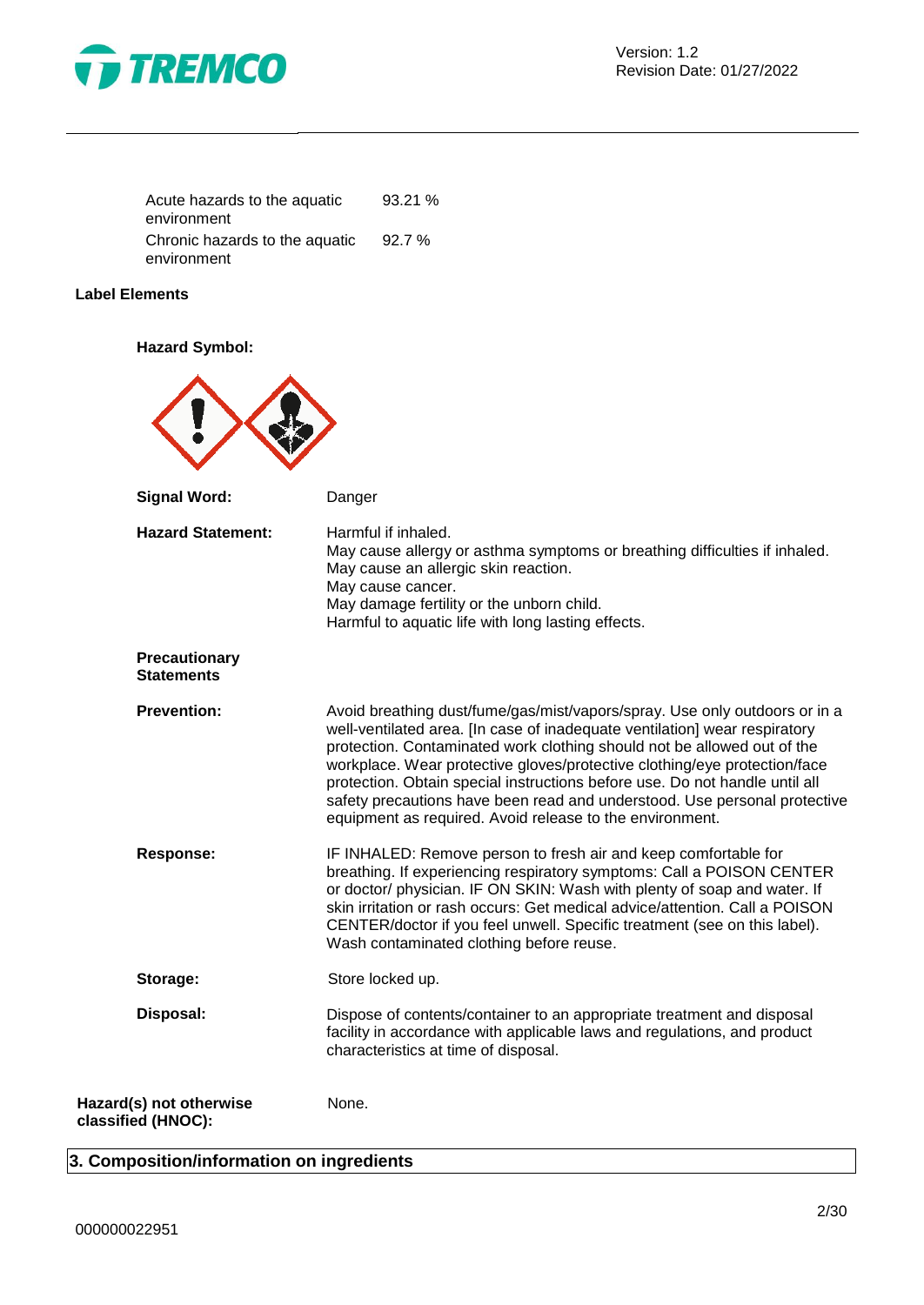

#### **Mixtures**

| <b>Chemical Identity</b>                 | <b>CAS number</b> | Content in percent (%)*                                                                                                          |
|------------------------------------------|-------------------|----------------------------------------------------------------------------------------------------------------------------------|
| Calcium carbonate                        | 471-34-1          | $20 - 50\%$                                                                                                                      |
| Polyvinyl chloride                       | 9002-86-2         | $5 - 10\%$                                                                                                                       |
| Calcium Carbonate (Limestone)            | 1317-65-3         | $5 - 10\%$                                                                                                                       |
| Xylene                                   | 1330-20-7         | $1 - 5\%$                                                                                                                        |
| Calcium oxide                            | 1305-78-8         | $1 - 5\%$                                                                                                                        |
| Titanium dioxide                         | 13463-67-7        | $1 - 5\%$                                                                                                                        |
| Diisodecyl phthalate                     | 26761-40-0        | $0.3 - 1\%$                                                                                                                      |
| Ethylbenzene                             | 100-41-4          | $0.1 - 1\%$                                                                                                                      |
| Isophorone Diisocyanate                  | 4098-71-9         | $0.1 - 1\%$                                                                                                                      |
| Hydrotreated heavy naphthenic distillate | 64742-52-5        | $0.1 - 1\%$                                                                                                                      |
| Stearic acid                             | $57-11-4$         | $0.1 - 1\%$                                                                                                                      |
| Dibutyl tin dilaurate                    | 77-58-7           | $0.1 - 0.3\%$                                                                                                                    |
| lodopropynyl butylcarbamate              | 55406-53-6        | $0.01 - 0.1\%$<br>a da saba da bada ka sababi sa kasa kada Mada ta saba . ∧a a sababa da da da da a ta da da da ka sababa ka sab |

\* All concentrations are percent by weight unless ingredient is a gas. Gas concentrations are in percent by volume.

# **4. First-aid measures**

# **Description of necessary first-aid measures**

| Inhalation:                                                            | Call a physician or poison control center immediately. If breathing<br>stops, provide artificial respiration. Move to fresh air. If breathing is<br>difficult, give oxygen.                                                                                                                           |  |
|------------------------------------------------------------------------|-------------------------------------------------------------------------------------------------------------------------------------------------------------------------------------------------------------------------------------------------------------------------------------------------------|--|
| <b>Skin Contact:</b>                                                   | If skin irritation occurs: Get medical advice/attention. Destroy or<br>thoroughly clean contaminated shoes. Immediately remove<br>contaminated clothing and shoes and wash skin with soap and plenty<br>of water. If skin irritation or an allergic skin reaction develops, get<br>medical attention. |  |
| Eye contact:                                                           | Any material that contacts the eye should be washed out immediately<br>with water. If easy to do, remove contact lenses. If eye irritation<br>persists: Get medical advice/attention.                                                                                                                 |  |
| Ingestion:                                                             | Call a POISON CENTER/doctor if you feel unwell. Rinse mouth.                                                                                                                                                                                                                                          |  |
| <b>Personal Protection for First-</b><br>aid Responders:               | Self-contained breathing apparatus and full protective clothing must<br>be worn in case of fire.                                                                                                                                                                                                      |  |
| Most important symptoms/effects, acute and delayed                     |                                                                                                                                                                                                                                                                                                       |  |
| <b>Symptoms:</b>                                                       | May cause skin and eye irritation.                                                                                                                                                                                                                                                                    |  |
| Hazards:                                                               | No data available.                                                                                                                                                                                                                                                                                    |  |
| Indication of immediate medical attention and special treatment needed |                                                                                                                                                                                                                                                                                                       |  |
| Treatment:                                                             | Symptoms may be delayed.                                                                                                                                                                                                                                                                              |  |
| 5. Fire-fighting measures                                              |                                                                                                                                                                                                                                                                                                       |  |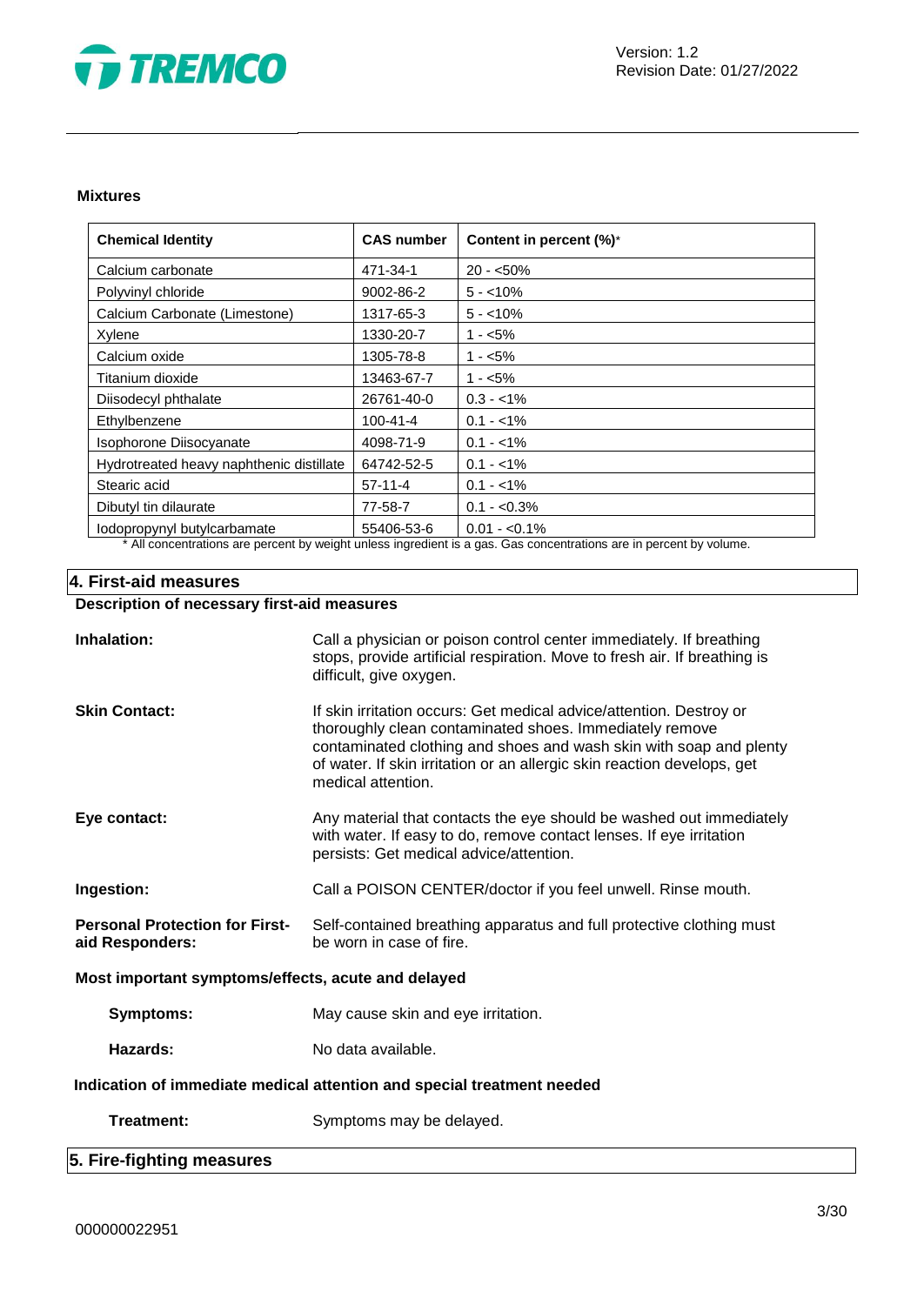

| <b>General Fire Hazards:</b>                                                      | No unusual fire or explosion hazards noted.                                                                                                                                                                                                                                          |  |  |
|-----------------------------------------------------------------------------------|--------------------------------------------------------------------------------------------------------------------------------------------------------------------------------------------------------------------------------------------------------------------------------------|--|--|
| Suitable (and unsuitable) extinguishing media                                     |                                                                                                                                                                                                                                                                                      |  |  |
| <b>Suitable extinguishing</b><br>media:                                           | Use fire-extinguishing media appropriate for surrounding materials.                                                                                                                                                                                                                  |  |  |
| Unsuitable extinguishing<br>media:                                                | Do not use water jet as an extinguisher, as this will spread the fire.                                                                                                                                                                                                               |  |  |
| Specific hazards arising from<br>the chemical:                                    | During fire, gases hazardous to health may be formed.                                                                                                                                                                                                                                |  |  |
| Special protective equipment and precautions for firefighters                     |                                                                                                                                                                                                                                                                                      |  |  |
| <b>Special fire fighting</b><br>procedures:                                       | No data available.                                                                                                                                                                                                                                                                   |  |  |
| Special protective equipment<br>for fire-fighters:                                | Self-contained breathing apparatus and full protective clothing must be<br>worn in case of fire.                                                                                                                                                                                     |  |  |
| 6. Accidental release measures                                                    |                                                                                                                                                                                                                                                                                      |  |  |
| <b>Personal precautions,</b><br>protective equipment and<br>emergency procedures: | Ventilate closed spaces before entering them. Evacuate area. See Section<br>8 of the SDS for Personal Protective Equipment. Keep upwind. Keep<br>unauthorized personnel away. Do not touch damaged containers or spilled<br>material unless wearing appropriate protective clothing. |  |  |

| Accidental release measures:    | In the event of a spill or accidental release, notify relevant authorities in<br>accordance with all applicable regulations. |
|---------------------------------|------------------------------------------------------------------------------------------------------------------------------|
| <b>Methods and material for</b> | Collect spillage in containers, seal securely and deliver for disposal                                                       |
| containment and cleaning        | according to local regulations.                                                                                              |

| up:                               |                                                                                                                                       |
|-----------------------------------|---------------------------------------------------------------------------------------------------------------------------------------|
| <b>Environmental Precautions:</b> | Do not contaminate water sources or sewer. Prevent further leakage or<br>spillage if safe to do so. Avoid release to the environment. |

#### **7. Handling and storage Handling**

| .                                                                  |                                                                                                                                                                                                                                                                                                                                                                                                                                                                                                                    |
|--------------------------------------------------------------------|--------------------------------------------------------------------------------------------------------------------------------------------------------------------------------------------------------------------------------------------------------------------------------------------------------------------------------------------------------------------------------------------------------------------------------------------------------------------------------------------------------------------|
| <b>Technical measures (e.g. Local</b><br>and general ventilation): | Mechanical ventilation or local exhaust ventilation may be required.<br>Observe good industrial hygiene practices. Observe occupational exposure<br>limits and minimize the risk of inhalation of dust.                                                                                                                                                                                                                                                                                                            |
| Safe handling advice:                                              | Ventilate well, avoid breathing vapors. Use approved respirator if air<br>contamination is above accepted level. Use mechanical ventilation in case<br>of handling which causes formation of dust. Wash hands thoroughly after<br>handling. Do not handle until all safety precautions have been read and<br>understood. Obtain special instructions before use. Use personal protective<br>equipment as required. Do not breathe dust/fume/gas/mist/vapors/spray.<br>Avoid contact with eyes, skin, and clothing. |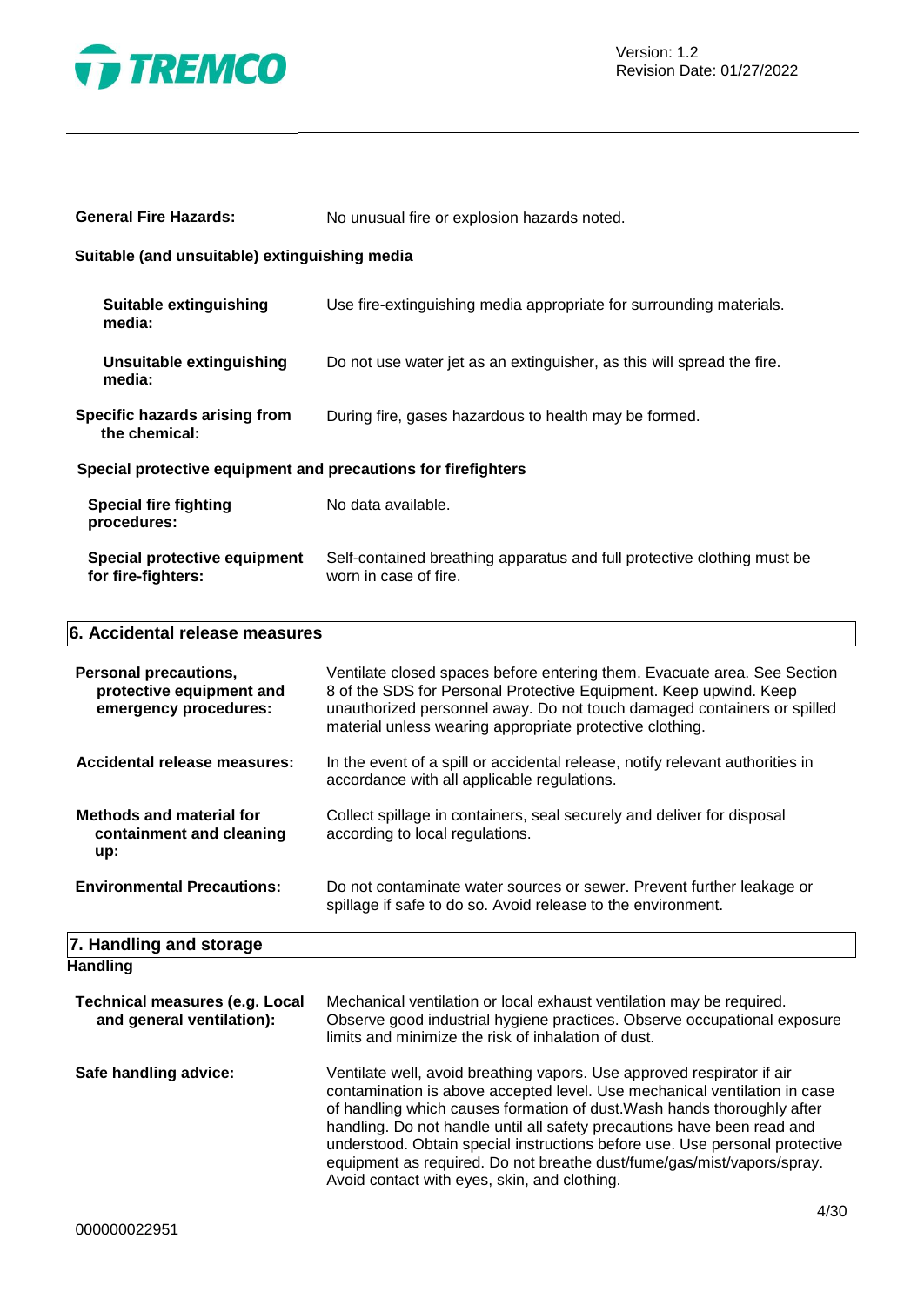

| Contact avoidance measures: | No data available.                                                                                                                                                                                                                                                                                                                            |
|-----------------------------|-----------------------------------------------------------------------------------------------------------------------------------------------------------------------------------------------------------------------------------------------------------------------------------------------------------------------------------------------|
| Hygiene measures:           | Observe good industrial hygiene practices. Wash hands before breaks and<br>immediately after handling the product. Do not handle until all safety<br>precautions have been read and understood. Obtain special instructions<br>before use. Contaminated work clothing should not be allowed out of the<br>workplace. Avoid contact with skin. |
| <b>Storage</b>              |                                                                                                                                                                                                                                                                                                                                               |
| Safe storage conditions:    | Store locked up.                                                                                                                                                                                                                                                                                                                              |
| Safe packaging materials:   | No data available.                                                                                                                                                                                                                                                                                                                            |

# **8. Exposure controls/personal protection**

# **Control Parameters**

# **Occupational Exposure Limits**

| <b>Chemical Identity</b>                          | <b>Type</b>  | <b>Exposure Limit Values</b>                            | <b>Source</b>                                                                                  |
|---------------------------------------------------|--------------|---------------------------------------------------------|------------------------------------------------------------------------------------------------|
| Calcium carbonate - Total<br>dust.                | PEL          | $15 \text{ mg/m}$                                       | US. OSHA Table Z-1 Limits for Air<br>Contaminants (29 CFR 1910.1000), as<br>amended (02 2006)  |
| Calcium carbonate -<br>Respirable fraction.       | PEL          | $5$ mg/m $3$                                            | US. OSHA Table Z-1 Limits for Air<br>Contaminants (29 CFR 1910.1000), as<br>amended (02 2006)  |
|                                                   | <b>TWA</b>   | $5$ mg/m $3$                                            | US. OSHA Table Z-3 (29 CFR 1910.1000), as<br>amended (09 2016)                                 |
| Calcium carbonate -<br>Inhalable particles.       | <b>TWA</b>   | $10 \text{ mg/m}$                                       | US. ACGIH Threshold Limit Values, as<br>amended (01 2021)                                      |
| Calcium carbonate -<br>Respirable particles.      | <b>TWA</b>   | $3 \overline{\mathrm{mg}}$ m3                           | US. ACGIH Threshold Limit Values, as<br>amended (01 2021)                                      |
| Calcium carbonate -<br>Respirable fraction.       | <b>TWA</b>   | 15 millions of<br>particles per<br>cubic foot of<br>air | US. OSHA Table Z-3 (29 CFR 1910.1000), as<br>amended (09 2016)                                 |
| Calcium carbonate - Total<br>dust.                | <b>TWA</b>   | 15 mg/m3                                                | US. OSHA Table Z-3 (29 CFR 1910.1000), as<br>amended (09 2016)                                 |
|                                                   | PEL          | $15 \text{ mg/m}$                                       | US. OSHA Table Z-1 Limits for Air<br>Contaminants (29 CFR 1910.1000), as<br>amended (01 2017)  |
|                                                   | <b>TWA</b>   | 50 millions of<br>particles per<br>cubic foot of<br>air | US. OSHA Table Z-3 (29 CFR 1910.1000), as<br>amended (09 2016)                                 |
| Calcium carbonate -<br>Respirable fraction.       | PEL          | $5 \text{ mg/m}$                                        | US. OSHA Table Z-1 Limits for Air<br>Contaminants (29 CFR 1910.1000), as<br>amended (01 2017)  |
| Polyvinyl chloride -<br>Respirable fraction.      | <b>TWA</b>   | 1 $mg/m3$                                               | US. ACGIH Threshold Limit Values, as<br>amended (2011)                                         |
| Polyvinyl chloride - as vinyl<br>chloride monomer | <b>TWA</b>   | 1 ppm                                                   | US. OSHA Specifically Regulated Substances<br>(29 CFR 1910.1001-1053), as amended (02<br>2006) |
|                                                   | <b>STEL</b>  | 5 ppm                                                   | US. OSHA Specifically Regulated Substances<br>(29 CFR 1910.1001-1053), as amended (02<br>2006) |
|                                                   | OSHA_AC<br>т | $0.5$ ppm                                               | US. OSHA Specifically Regulated Substances<br>(29 CFR 1910.1001-1053), as amended (02<br>2006) |
| Polyvinyl chloride -<br>Respirable fraction.      | PEL          | $5 \text{ mg/m}$                                        | US. OSHA Table Z-1 Limits for Air<br>Contaminants (29 CFR 1910.1000), as<br>amended (02 2006)  |

 $\overline{\phantom{0}}$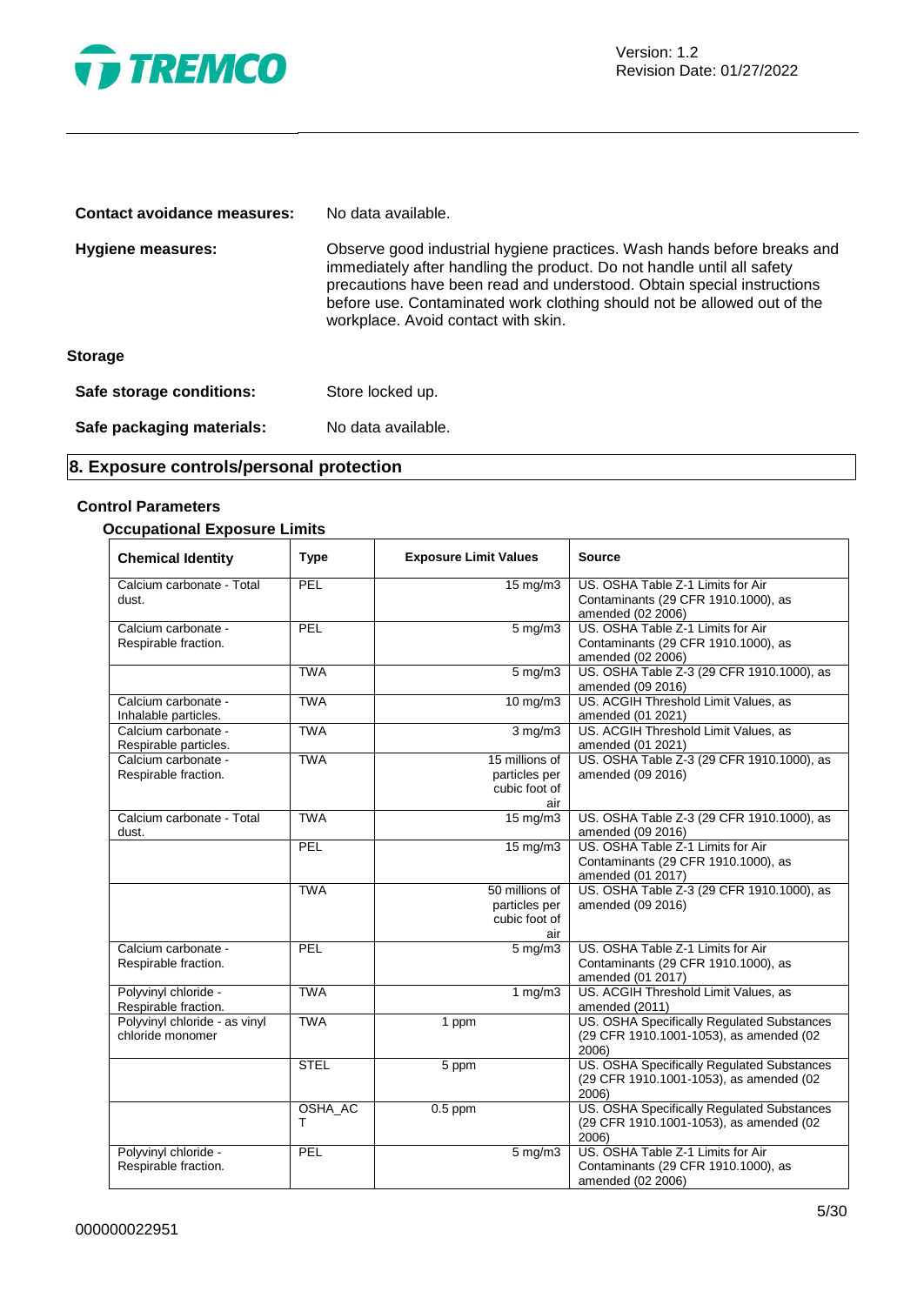

| Polyvinyl chloride - Total<br>dust.                                  | PEL         | 15 mg/m3                                                | US. OSHA Table Z-1 Limits for Air<br>Contaminants (29 CFR 1910.1000), as<br>amended (02 2006) |
|----------------------------------------------------------------------|-------------|---------------------------------------------------------|-----------------------------------------------------------------------------------------------|
|                                                                      | <b>TWA</b>  | 50 millions of<br>particles per<br>cubic foot of<br>air | US. OSHA Table Z-3 (29 CFR 1910.1000), as<br>amended (2000)                                   |
| Polyvinyl chloride -<br>Respirable fraction.                         | <b>TWA</b>  | 15 millions of<br>particles per<br>cubic foot of<br>air | US. OSHA Table Z-3 (29 CFR 1910.1000), as<br>amended (2000)                                   |
| Polyvinyl chloride - Total<br>dust.                                  | <b>TWA</b>  | 15 mg/m3                                                | US. OSHA Table Z-3 (29 CFR 1910.1000), as<br>amended (2000)                                   |
| Polyvinyl chloride -<br>Respirable fraction.                         | <b>TWA</b>  | $5 \text{ mg/m}$                                        | US. OSHA Table Z-3 (29 CFR 1910.1000), as<br>amended (2000)                                   |
| Calcium Carbonate<br>(Limestone) - Total dust.                       | PEL         | $15 \text{ mg/m}$                                       | US. OSHA Table Z-1 Limits for Air<br>Contaminants (29 CFR 1910.1000), as<br>amended (02 2006) |
| Calcium Carbonate<br>(Limestone) - Respirable<br>fraction.           | PEL         | $5 \text{ mg/m}$                                        | US. OSHA Table Z-1 Limits for Air<br>Contaminants (29 CFR 1910.1000), as<br>amended (02 2006) |
| Xylene                                                               | PEL         | 100 ppm<br>435 mg/m3                                    | US. OSHA Table Z-1 Limits for Air<br>Contaminants (29 CFR 1910.1000), as<br>amended (02 2006) |
|                                                                      | <b>STEL</b> | 150 ppm                                                 | US. ACGIH Threshold Limit Values, as<br>amended (2008)                                        |
|                                                                      | <b>TWA</b>  | 100 ppm                                                 | US. ACGIH Threshold Limit Values, as<br>amended (2008)                                        |
| Calcium oxide                                                        | <b>TWA</b>  | $2 \overline{\text{mg}}$ m3                             | US. ACGIH Threshold Limit Values, as<br>amended (2011)                                        |
|                                                                      | PEL         | 5 mg/m3                                                 | US. OSHA Table Z-1 Limits for Air<br>Contaminants (29 CFR 1910.1000), as<br>amended (02 2006) |
| Titanium dioxide                                                     | <b>TWA</b>  | 10 mg/m3                                                | US. ACGIH Threshold Limit Values, as<br>amended (2011)                                        |
| Titanium dioxide - Total dust.                                       | PEL         | $15 \text{ mg/m}$                                       | US. OSHA Table Z-1 Limits for Air<br>Contaminants (29 CFR 1910.1000), as<br>amended (02 2006) |
| Titanium dioxide - Respirable<br>fraction.                           | <b>TWA</b>  | 15 millions of<br>particles per<br>cubic foot of<br>air | US. OSHA Table Z-3 (29 CFR 1910.1000), as<br>amended (03 2016)                                |
| Titanium dioxide - Total dust.                                       | <b>TWA</b>  | $15 \overline{\text{mg}}$ m3                            | US. OSHA Table Z-3 (29 CFR 1910.1000), as<br>amended (03 2016)                                |
| Titanium dioxide - Respirable<br>fraction.                           | <b>TWA</b>  | $5 \,\mathrm{mg/m}$                                     | US. OSHA Table Z-3 (29 CFR 1910.1000), as<br>amended (03 2016)                                |
| Titanium dioxide - Total dust.                                       | <b>TWA</b>  | 50 millions of<br>particles per<br>cubic foot of<br>air | US. OSHA Table Z-3 (29 CFR 1910.1000), as<br>amended (03 2016)                                |
| Ethylbenzene                                                         | <b>TWA</b>  | 20 ppm                                                  | US. ACGIH Threshold Limit Values, as<br>amended (2011)                                        |
|                                                                      | PEL         | 100 ppm<br>435 mg/m3                                    | US. OSHA Table Z-1 Limits for Air<br>Contaminants (29 CFR 1910.1000), as<br>amended (02 2006) |
| Isophorone Diisocyanate                                              | <b>TWA</b>  | 0.005 ppm                                               | US. ACGIH Threshold Limit Values, as<br>amended (2011)                                        |
| Hydrotreated heavy<br>naphthenic distillate                          | PEL         | 500 ppm 2,000 mg/m3                                     | US. OSHA Table Z-1 Limits for Air<br>Contaminants (29 CFR 1910.1000), as<br>amended (02 2006) |
| Hydrotreated heavy<br>naphthenic distillate - Mist.                  | PEL         | $5 \text{ mg/m}$                                        | US. OSHA Table Z-1 Limits for Air<br>Contaminants (29 CFR 1910.1000), as<br>amended (02 2006) |
| Hydrotreated heavy<br>naphthenic distillate -<br>Inhalable fraction. | <b>TWA</b>  | $5 \overline{\mathrm{mg}}$ m3                           | US. ACGIH Threshold Limit Values, as<br>amended (03 2014)                                     |
| Stearic acid - Respirable<br>fraction.                               | <b>TWA</b>  | $3$ mg/m $3$                                            | US. ACGIH Threshold Limit Values, as<br>amended (03 2017)                                     |
| Stearic acid - Inhalable                                             | <b>TWA</b>  | 10 mg/m3                                                | US. ACGIH Threshold Limit Values, as                                                          |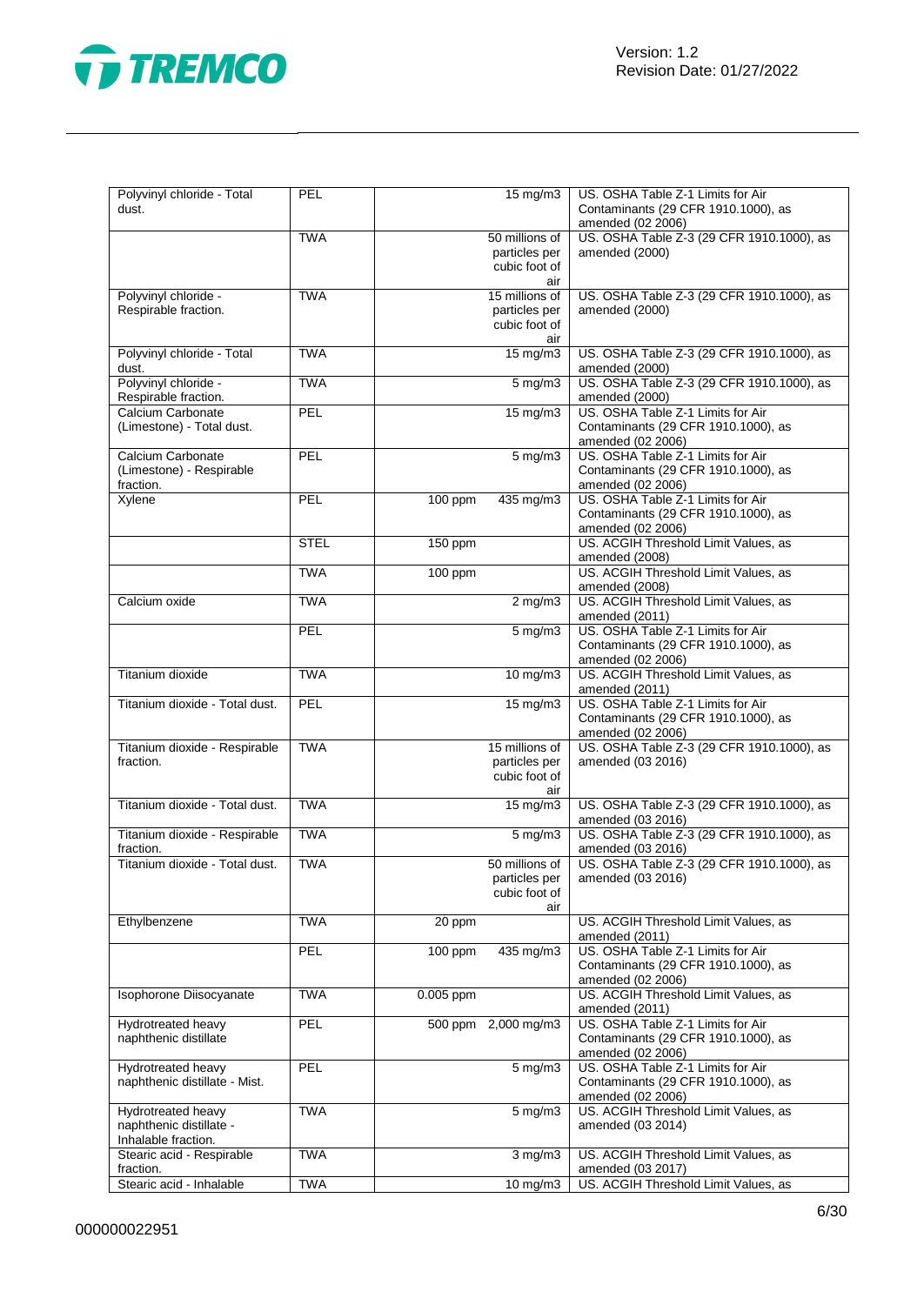

| fraction.                     |             | amended (03 2017)                                |
|-------------------------------|-------------|--------------------------------------------------|
| Dibutyl tin dilaurate - as Sn | <b>STEL</b> | 0.2 mg/m3   US. ACGIH Threshold Limit Values, as |
|                               |             | amended (2011)                                   |
|                               | TWA         | 0.1 mg/m3   US. ACGIH Threshold Limit Values, as |
|                               |             | amended (2011)                                   |
|                               | PEL         | 0.1 mg/m3   US. OSHA Table Z-1 Limits for Air    |
|                               |             | Contaminants (29 CFR 1910.1000), as              |
|                               |             | amended (02 2006)                                |

| <b>Chemical name</b>                           | <b>Type</b> | <b>Exposure Limit Values</b> | <b>Source</b>                                                                                                                                                                            |
|------------------------------------------------|-------------|------------------------------|------------------------------------------------------------------------------------------------------------------------------------------------------------------------------------------|
| Calcium carbonate - Total<br>dust.             | <b>STEL</b> | $20 \text{ mg/m}$ 3          | Canada. British Columbia OELs. (Occupational<br><b>Exposure Limits for Chemical Biological</b><br>Substances, Occupational Health and Safety<br>Regulation 296/97, as amended) (07 2007) |
| Calcium carbonate -<br>Respirable fraction.    | <b>TWA</b>  | $3$ mg/m $3$                 | Canada. British Columbia OELs. (Occupational<br><b>Exposure Limits for Chemical Biological</b><br>Substances, Occupational Health and Safety<br>Regulation 296/97, as amended) (07 2007) |
| Calcium carbonate - Total<br>dust.             | <b>TWA</b>  | 10 mg/m3                     | Canada. British Columbia OELs. (Occupational<br><b>Exposure Limits for Chemical Biological</b><br>Substances, Occupational Health and Safety<br>Regulation 296/97, as amended) (07 2007) |
| Calcium carbonate - Total<br>dust.             | <b>TWA</b>  | 10 mg/m3                     | Canada. Quebec OELs. (Ministry of Labor -<br>Regulation respecting occupational health and<br>safety), as amended (09 2017)                                                              |
|                                                | <b>TWA</b>  | 10 mg/m3                     | Canada. British Columbia OELs. (Occupational<br>Exposure Limits for Chemical Biological<br>Substances, Occupational Health and Safety<br>Regulation 296/97, as amended) (06 2020)        |
| Calcium carbonate -<br>Inhalable particles.    | <b>TWA</b>  | 10 mg/m3                     | Canada. Ontario OELs. (Control of Exposure to<br>Biological or Chemical Agents), as amended<br>(01 2020)                                                                                 |
| Calcium carbonate -<br>Respirable fraction.    | <b>TWA</b>  | $\overline{3}$ mg/m $3$      | Canada. Ontario OELs. (Control of Exposure to<br>Biological or Chemical Agents), as amended<br>(01 2020)                                                                                 |
| Calcium carbonate -<br>Respirable fraction.    | <b>TWA</b>  | $3$ mg/m $3$                 | Canada. British Columbia OELs. (Occupational<br>Exposure Limits for Chemical Biological<br>Substances, Occupational Health and Safety<br>Regulation 296/97, as amended) (06 2020)        |
| Calcium carbonate -<br>Respirable particles.   | <b>TWA</b>  | $3$ mg/m $3$                 | Canada. Ontario OELs. (Control of Exposure to<br>Biological or Chemical Agents), as amended<br>(01 2020)                                                                                 |
| Calcium carbonate -<br>Inhalable fraction.     | <b>TWA</b>  | 10 mg/m3                     | Canada. Ontario OELs. (Control of Exposure to<br>Biological or Chemical Agents), as amended<br>(01 2020)                                                                                 |
| Polyvinyl chloride -<br>Respirable.            | <b>TWA</b>  | 1 $mg/m3$                    | Canada. British Columbia OELs. (Occupational<br><b>Exposure Limits for Chemical Biological</b><br>Substances, Occupational Health and Safety<br>Regulation 296/97, as amended) (07 2007) |
| Polyvinyl chloride -<br>Respirable fraction.   | <b>TWA</b>  | 1 $mg/m3$                    | Canada. Ontario OELs. (Control of Exposure to<br>Biological or Chemical Agents), as amended<br>(11 2010)                                                                                 |
| Polyvinyl chloride - Total<br>dust.            | <b>TWA</b>  | 10 mg/m3                     | Canada. Quebec OELs. (Ministry of Labor -<br>Regulation respecting occupational health and<br>safety), as amended (09 2017)                                                              |
| Calcium Carbonate<br>(Limestone) - Total dust. | <b>STEL</b> | $20 \text{ mg/m}$ 3          | Canada. British Columbia OELs. (Occupational<br><b>Exposure Limits for Chemical Biological</b><br>Substances, Occupational Health and Safety<br>Regulation 296/97, as amended) (07 2007) |
|                                                | <b>TWA</b>  | 10 mg/m3                     | Canada. British Columbia OELs. (Occupational<br><b>Exposure Limits for Chemical Biological</b><br>Substances, Occupational Health and Safety<br>Regulation 296/97, as amended) (07 2007) |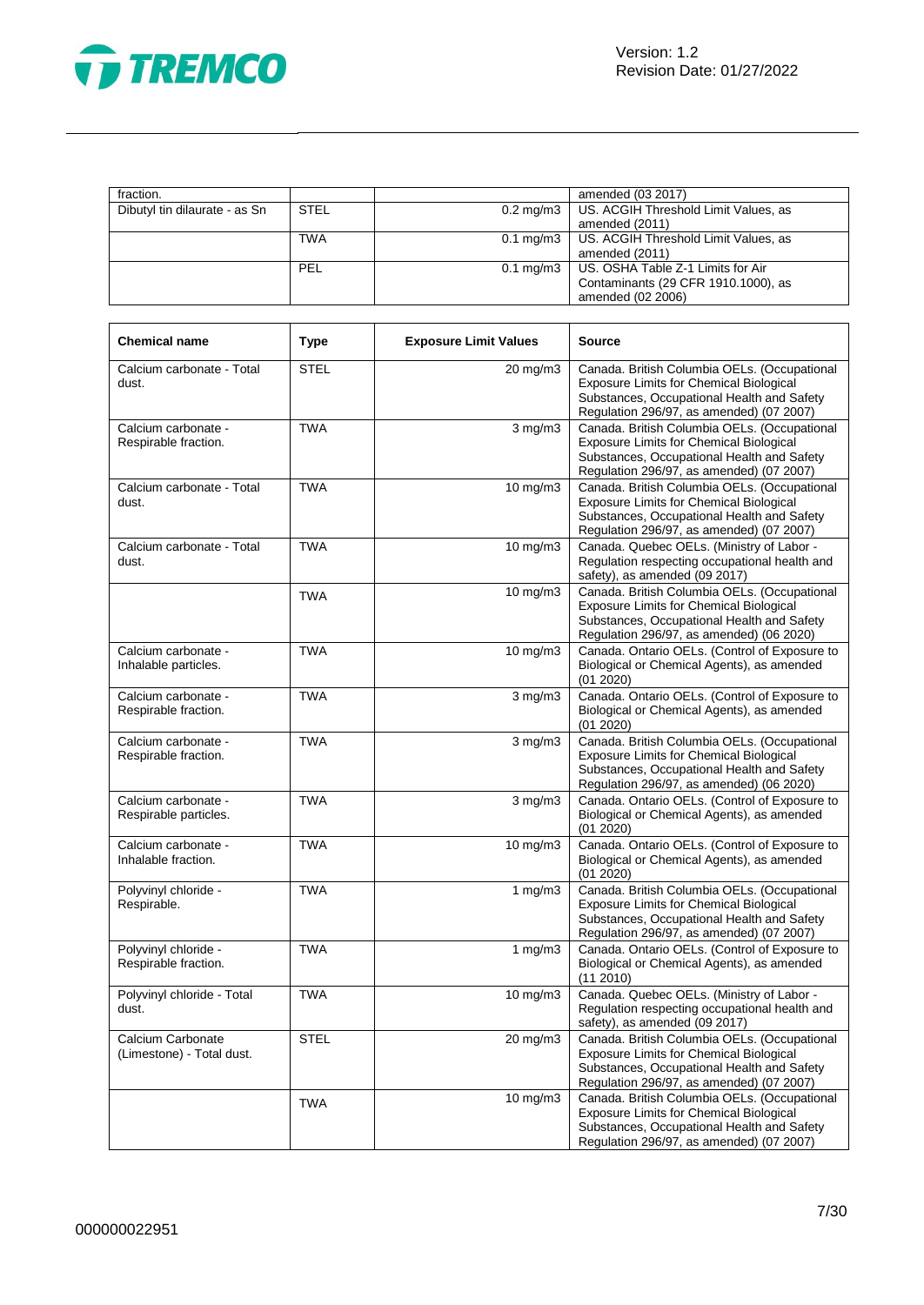



| Calcium Carbonate<br>(Limestone) - Respirable<br>fraction. | <b>TWA</b>  |           | $3$ mg/m $3$ | Canada. British Columbia OELs. (Occupational<br>Exposure Limits for Chemical Biological<br>Substances, Occupational Health and Safety<br>Regulation 296/97, as amended) (07 2007) |
|------------------------------------------------------------|-------------|-----------|--------------|-----------------------------------------------------------------------------------------------------------------------------------------------------------------------------------|
| Calcium Carbonate<br>(Limestone) - Total dust.             | <b>TWA</b>  |           | 10 mg/m3     | Canada. Quebec OELs. (Ministry of Labor -<br>Regulation respecting occupational health and<br>safety), as amended (09 2017)                                                       |
| Xylene                                                     | <b>STEL</b> | 150 ppm   |              | Canada. British Columbia OELs. (Occupational<br>Exposure Limits for Chemical Biological<br>Substances, Occupational Health and Safety<br>Regulation 296/97, as amended) (07 2007) |
|                                                            | <b>TWA</b>  | $100$ ppm |              | Canada. British Columbia OELs. (Occupational<br>Exposure Limits for Chemical Biological<br>Substances, Occupational Health and Safety<br>Regulation 296/97, as amended) (07 2007) |
| Xylene                                                     | <b>STEL</b> | $150$ ppm |              | Canada. Ontario OELs. (Control of Exposure to<br>Biological or Chemical Agents), as amended<br>(11 2010)                                                                          |
|                                                            | <b>TWA</b>  | 100 ppm   |              | Canada. Ontario OELs. (Control of Exposure to<br>Biological or Chemical Agents), as amended<br>(112010)                                                                           |
| Xylene                                                     | <b>TWA</b>  | 100 ppm   | 434 mg/m3    | Canada. Quebec OELs. (Ministry of Labor -<br>Regulation respecting occupational health and<br>safety), as amended (09 2017)                                                       |
|                                                            | <b>STEL</b> | 150 ppm   | 651 mg/m3    | Canada. Quebec OELs. (Ministry of Labor -<br>Regulation respecting occupational health and<br>safety), as amended (09 2017)                                                       |
|                                                            | <b>TWA</b>  | $100$ ppm |              | Canada. Quebec OELs. (Ministry of Labor -<br>Regulation respecting occupational health and<br>safety), as amended (03 2020)                                                       |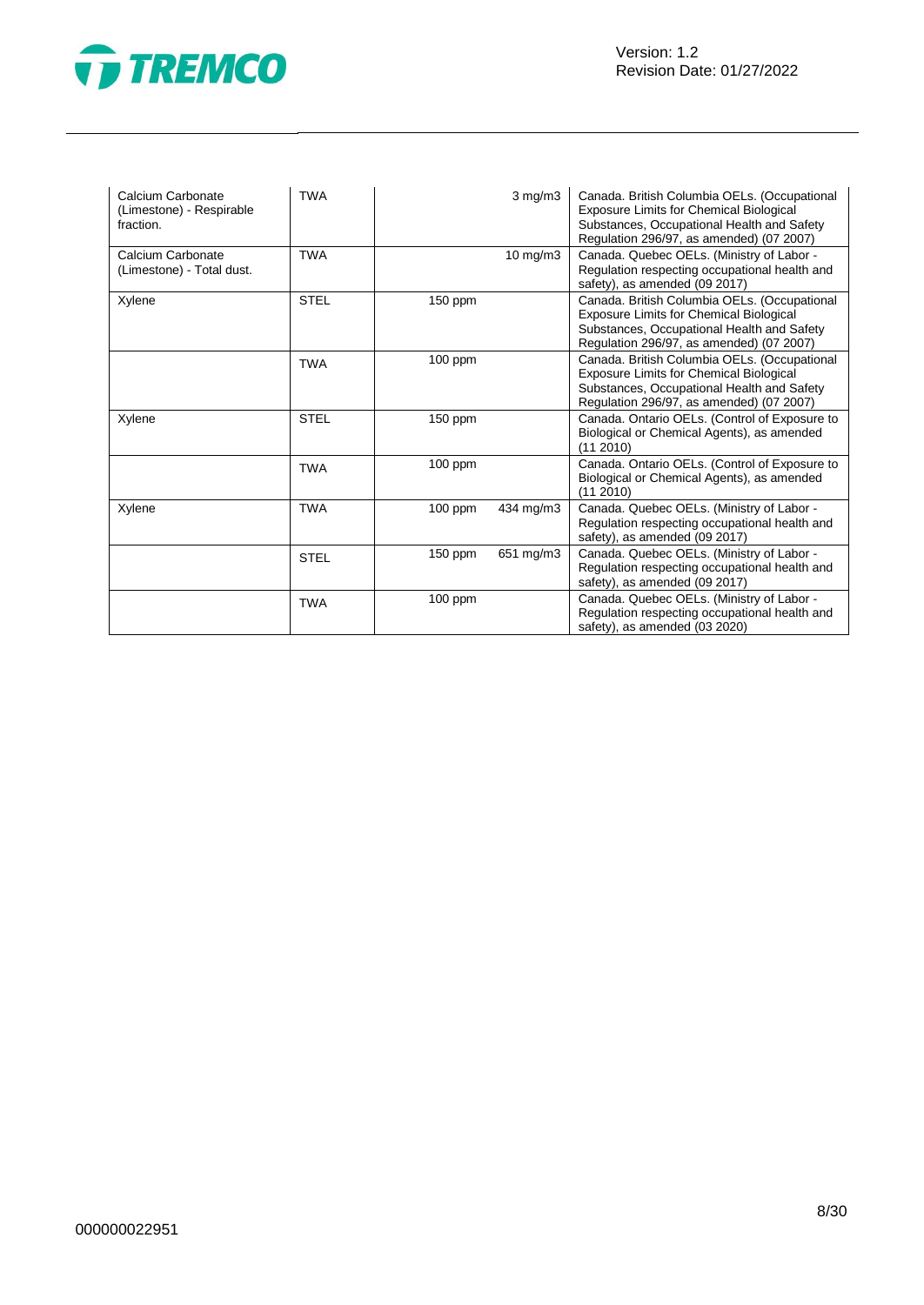

| Calcium oxide                                                        | <b>TWA</b>     | $2$ mg/m $3$          | Canada. British Columbia OELs. (Occupational<br><b>Exposure Limits for Chemical Biological</b><br>Substances, Occupational Health and Safety<br>Regulation 296/97, as amended) (07 2007) |
|----------------------------------------------------------------------|----------------|-----------------------|------------------------------------------------------------------------------------------------------------------------------------------------------------------------------------------|
| Calcium oxide                                                        | <b>TWA</b>     | $2$ mg/m $3$          | Canada. Ontario OELs. (Control of Exposure to<br>Biological or Chemical Agents), as amended<br>(11 2010)                                                                                 |
| Calcium oxide                                                        | <b>TWA</b>     | $2$ mg/m $3$          | Canada. Quebec OELs. (Ministry of Labor -<br>Regulation respecting occupational health and<br>safety), as amended (09 2017)                                                              |
| Titanium dioxide - Total dust.                                       | <b>TWA</b>     | 10 mg/m3              | Canada. British Columbia OELs. (Occupational<br><b>Exposure Limits for Chemical Biological</b><br>Substances, Occupational Health and Safety<br>Regulation 296/97, as amended) (07 2007) |
| Titanium dioxide - Respirable<br>fraction.                           | <b>TWA</b>     | $3$ mg/m $3$          | Canada. British Columbia OELs. (Occupational<br><b>Exposure Limits for Chemical Biological</b><br>Substances, Occupational Health and Safety<br>Regulation 296/97, as amended) (07 2007) |
| Titanium dioxide                                                     | <b>TWA</b>     | 10 mg/m3              | Canada. Ontario OELs. (Control of Exposure to<br>Biological or Chemical Agents), as amended<br>(11 2010)                                                                                 |
| Titanium dioxide - Total dust.                                       | <b>TWA</b>     | 10 mg/m3              | Canada. Quebec OELs. (Ministry of Labor -<br>Regulation respecting occupational health and<br>safety), as amended (09 2017)                                                              |
| Ethylbenzene                                                         | <b>TWA</b>     | 20 ppm                | Canada. British Columbia OELs. (Occupational<br><b>Exposure Limits for Chemical Biological</b><br>Substances, Occupational Health and Safety<br>Regulation 296/97, as amended) (09 2011) |
| Ethylbenzene                                                         | <b>TWA</b>     | 20 ppm                | Canada. Ontario OELs. (Control of Exposure to<br>Biological or Chemical Agents), as amended<br>(06 2015)                                                                                 |
| Ethylbenzene                                                         | <b>TWA</b>     | 20 ppm                | Canada. Quebec OELs. (Ministry of Labor -<br>Regulation respecting occupational health and<br>safety), as amended (03 2020)                                                              |
| Isophorone Diisocyanate                                              | <b>TWA</b>     | 0.005 ppm             | Canada. British Columbia OELs. (Occupational<br>Exposure Limits for Chemical Biological<br>Substances, Occupational Health and Safety<br>Regulation 296/97, as amended) (07 2007)        |
|                                                                      | <b>CEILING</b> | 0.01 ppm              | Canada. British Columbia OELs. (Occupational<br><b>Exposure Limits for Chemical Biological</b><br>Substances, Occupational Health and Safety<br>Regulation 296/97, as amended) (07 2007) |
| Isophorone Diisocyanate                                              | <b>TWA</b>     | 0.005 ppm             | Canada. Ontario OELs. (Control of Exposure to<br>Biological or Chemical Agents), as amended<br>(06 2015)                                                                                 |
|                                                                      | <b>CEV</b>     | 0.02 ppm              | Canada. Ontario OELs. (Control of Exposure to<br>Biological or Chemical Agents), as amended<br>(06 2015)                                                                                 |
| Isophorone Diisocyanate                                              | <b>TWA</b>     | 0.005 ppm 0.045 mg/m3 | Canada. Quebec OELs. (Ministry of Labor -<br>Regulation respecting occupational health and<br>safety), as amended (09 2017)                                                              |
|                                                                      | TWA            | 0.005 ppm             | Canada. Quebec OELs. (Ministry of Labor -<br>Regulation respecting occupational health and<br>safety), as amended (03 2020)                                                              |
| Hydrotreated heavy<br>naphthenic distillate - Mist.                  | <b>TWA</b>     | 1 $mg/m3$             | Canada. British Columbia OELs. (Occupational<br><b>Exposure Limits for Chemical Biological</b><br>Substances, Occupational Health and Safety<br>Regulation 296/97, as amended) (05 2013) |
| Hydrotreated heavy<br>naphthenic distillate -<br>Inhalable fraction. | <b>TWA</b>     | 5 mg/m3               | Canada. Ontario OELs. (Control of Exposure to<br>Biological or Chemical Agents), as amended<br>(06 2015)                                                                                 |
| Hydrotreated heavy<br>naphthenic distillate - Mist.                  | <b>STEL</b>    | 10 mg/m3              | Canada. Quebec OELs. (Ministry of Labor -<br>Regulation respecting occupational health and<br>safety), as amended (09 2017)                                                              |
|                                                                      | <b>TWA</b>     | 5 mg/m3               | Canada. Quebec OELs. (Ministry of Labor -<br>Regulation respecting occupational health and<br>safety), as amended (09 2017)                                                              |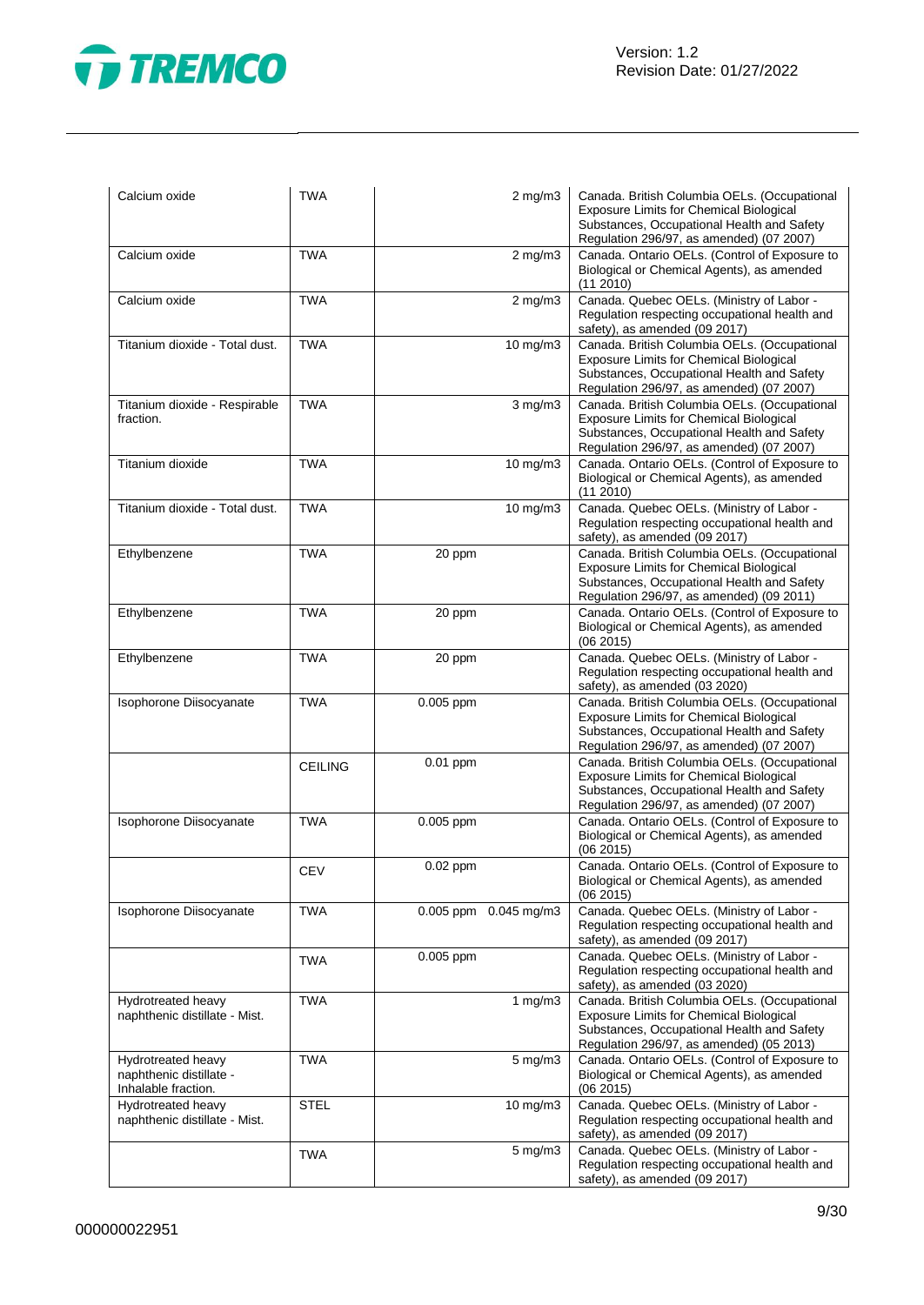

 $\overline{1}$ 

| <b>TWA</b><br><b>Exposure Limits for Chemical Biological</b><br>Regulation 296/97, as amended) (06 2020) |  | 0.2 mg/m3   Canada. British Columbia OELs. (Occupational<br>Substances, Occupational Health and Safety |
|----------------------------------------------------------------------------------------------------------|--|--------------------------------------------------------------------------------------------------------|
|----------------------------------------------------------------------------------------------------------|--|--------------------------------------------------------------------------------------------------------|

| <b>Chemical name</b>                           | <b>Type</b> | <b>Exposure Limit Values</b> | <b>Source</b>                                                                                                                                                                            |
|------------------------------------------------|-------------|------------------------------|------------------------------------------------------------------------------------------------------------------------------------------------------------------------------------------|
| Calcium carbonate - Total<br>dust.             | <b>STEL</b> | 20 mg/m3                     | Canada. British Columbia OELs. (Occupational<br><b>Exposure Limits for Chemical Biological</b><br>Substances, Occupational Health and Safety<br>Regulation 296/97, as amended) (07 2007) |
| Calcium carbonate -<br>Respirable fraction.    | <b>TWA</b>  | $3$ mg/m $3$                 | Canada. British Columbia OELs. (Occupational<br><b>Exposure Limits for Chemical Biological</b><br>Substances, Occupational Health and Safety<br>Regulation 296/97, as amended) (07 2007) |
| Calcium carbonate - Total<br>dust.             | <b>TWA</b>  | 10 mg/m3                     | Canada. British Columbia OELs. (Occupational<br><b>Exposure Limits for Chemical Biological</b><br>Substances, Occupational Health and Safety<br>Regulation 296/97, as amended) (07 2007) |
| Calcium carbonate - Total<br>dust.             | <b>TWA</b>  | 10 mg/m3                     | Canada. Quebec OELs. (Ministry of Labor -<br>Regulation respecting occupational health and<br>safety), as amended (09 2017)                                                              |
|                                                | <b>TWA</b>  | $10$ mg/m $3$                | Canada. British Columbia OELs. (Occupational<br><b>Exposure Limits for Chemical Biological</b><br>Substances, Occupational Health and Safety<br>Regulation 296/97, as amended) (06 2020) |
| Calcium carbonate -<br>Inhalable particles.    | <b>TWA</b>  | 10 mg/m3                     | Canada. Ontario OELs. (Control of Exposure to<br>Biological or Chemical Agents), as amended<br>(01 2020)                                                                                 |
| Calcium carbonate -<br>Respirable fraction.    | <b>TWA</b>  | $3$ mg/m $3$                 | Canada. Ontario OELs. (Control of Exposure to<br>Biological or Chemical Agents), as amended<br>(01 2020)                                                                                 |
| Calcium carbonate -<br>Respirable fraction.    | <b>TWA</b>  | $3$ mg/m $3$                 | Canada. British Columbia OELs. (Occupational<br><b>Exposure Limits for Chemical Biological</b><br>Substances, Occupational Health and Safety<br>Regulation 296/97, as amended) (06 2020) |
| Calcium carbonate -<br>Respirable particles.   | <b>TWA</b>  | $3$ mg/m $3$                 | Canada. Ontario OELs. (Control of Exposure to<br>Biological or Chemical Agents), as amended<br>(01 2020)                                                                                 |
| Calcium carbonate -<br>Inhalable fraction.     | <b>TWA</b>  | 10 mg/m3                     | Canada. Ontario OELs. (Control of Exposure to<br>Biological or Chemical Agents), as amended<br>(01 2020)                                                                                 |
| Polyvinyl chloride -<br>Respirable.            | <b>TWA</b>  | 1 $mg/m3$                    | Canada. British Columbia OELs. (Occupational<br><b>Exposure Limits for Chemical Biological</b><br>Substances, Occupational Health and Safety<br>Regulation 296/97, as amended) (07 2007) |
| Polyvinyl chloride -<br>Respirable fraction.   | <b>TWA</b>  | 1 $mg/m3$                    | Canada. Ontario OELs. (Control of Exposure to<br>Biological or Chemical Agents), as amended<br>(112010)                                                                                  |
| Polyvinyl chloride - Total<br>dust.            | <b>TWA</b>  | 10 mg/m3                     | Canada. Quebec OELs. (Ministry of Labor -<br>Regulation respecting occupational health and<br>safety), as amended (09 2017)                                                              |
| Calcium Carbonate<br>(Limestone) - Total dust. | <b>STEL</b> | 20 mg/m3                     | Canada. British Columbia OELs. (Occupational<br><b>Exposure Limits for Chemical Biological</b><br>Substances, Occupational Health and Safety<br>Regulation 296/97, as amended) (07 2007) |
|                                                | <b>TWA</b>  | 10 mg/m3                     | Canada. British Columbia OELs. (Occupational<br><b>Exposure Limits for Chemical Biological</b><br>Substances, Occupational Health and Safety<br>Regulation 296/97, as amended) (07 2007) |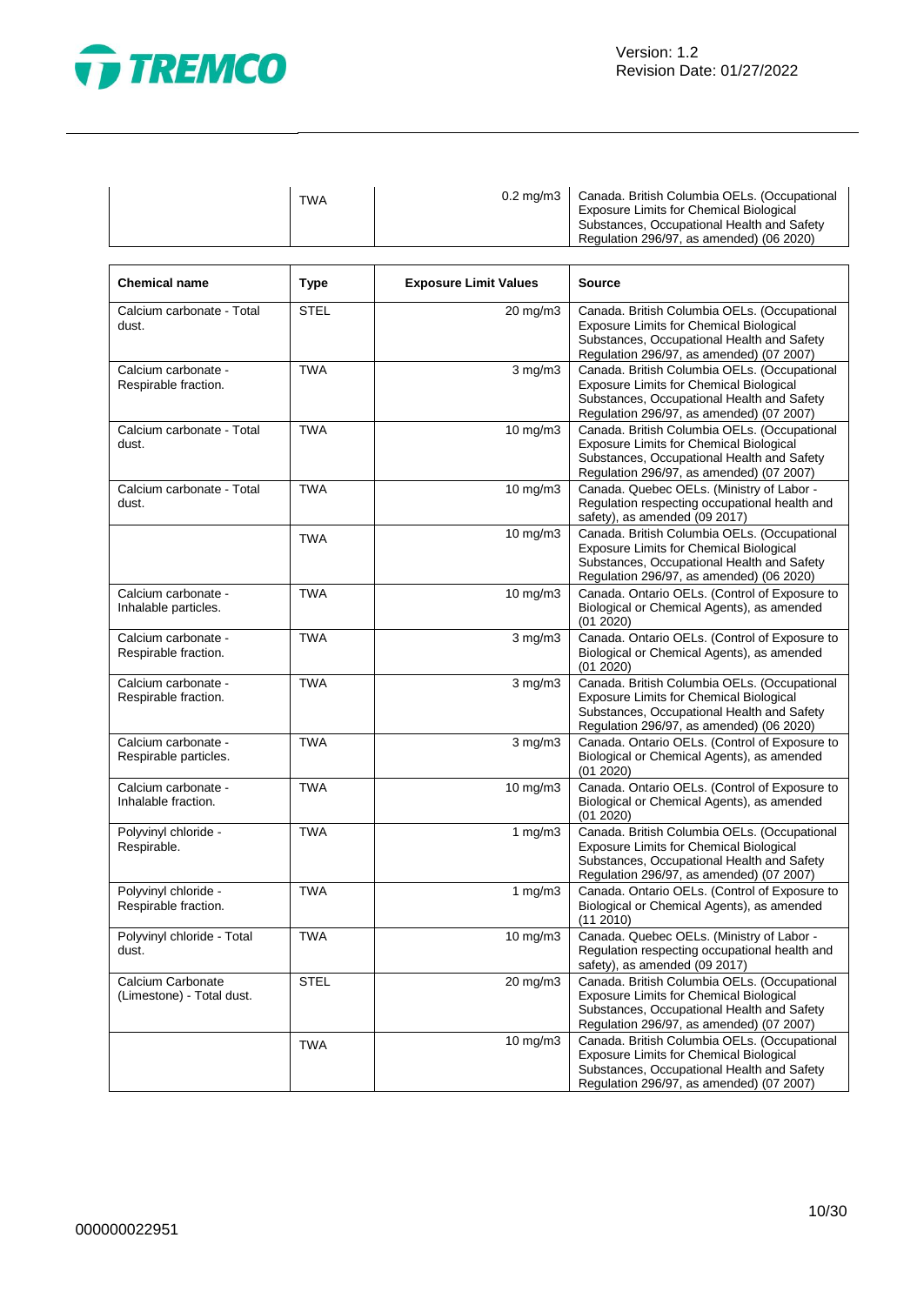

| Calcium Carbonate<br>(Limestone) - Respirable<br>fraction. | <b>TWA</b>  |           | $3$ mg/m $3$      | Canada. British Columbia OELs. (Occupational<br><b>Exposure Limits for Chemical Biological</b><br>Substances, Occupational Health and Safety<br>Regulation 296/97, as amended) (07 2007) |
|------------------------------------------------------------|-------------|-----------|-------------------|------------------------------------------------------------------------------------------------------------------------------------------------------------------------------------------|
| Calcium Carbonate<br>(Limestone) - Total dust.             | <b>TWA</b>  |           | $10 \text{ mg/m}$ | Canada. Quebec OELs. (Ministry of Labor -<br>Regulation respecting occupational health and<br>safety), as amended (09 2017)                                                              |
| Xylene                                                     | <b>STEL</b> | $150$ ppm |                   | Canada. British Columbia OELs. (Occupational<br><b>Exposure Limits for Chemical Biological</b><br>Substances, Occupational Health and Safety<br>Regulation 296/97, as amended) (07 2007) |
|                                                            | <b>TWA</b>  | $100$ ppm |                   | Canada. British Columbia OELs. (Occupational<br>Exposure Limits for Chemical Biological<br>Substances, Occupational Health and Safety<br>Regulation 296/97, as amended) (07 2007)        |
| Xylene                                                     | <b>STEL</b> | 150 ppm   |                   | Canada. Ontario OELs. (Control of Exposure to<br>Biological or Chemical Agents), as amended<br>(11 2010)                                                                                 |
|                                                            | <b>TWA</b>  | $100$ ppm |                   | Canada. Ontario OELs. (Control of Exposure to<br>Biological or Chemical Agents), as amended<br>(11 2010)                                                                                 |
| Xylene                                                     | <b>TWA</b>  | $100$ ppm | 434 mg/m3         | Canada. Quebec OELs. (Ministry of Labor -<br>Regulation respecting occupational health and<br>safety), as amended (09 2017)                                                              |
|                                                            | <b>STEL</b> | $150$ ppm | 651 mg/m3         | Canada. Quebec OELs. (Ministry of Labor -<br>Regulation respecting occupational health and<br>safety), as amended (09 2017)                                                              |
|                                                            | <b>TWA</b>  | $100$ ppm |                   | Canada. Quebec OELs. (Ministry of Labor -<br>Regulation respecting occupational health and<br>safety), as amended (03 2020)                                                              |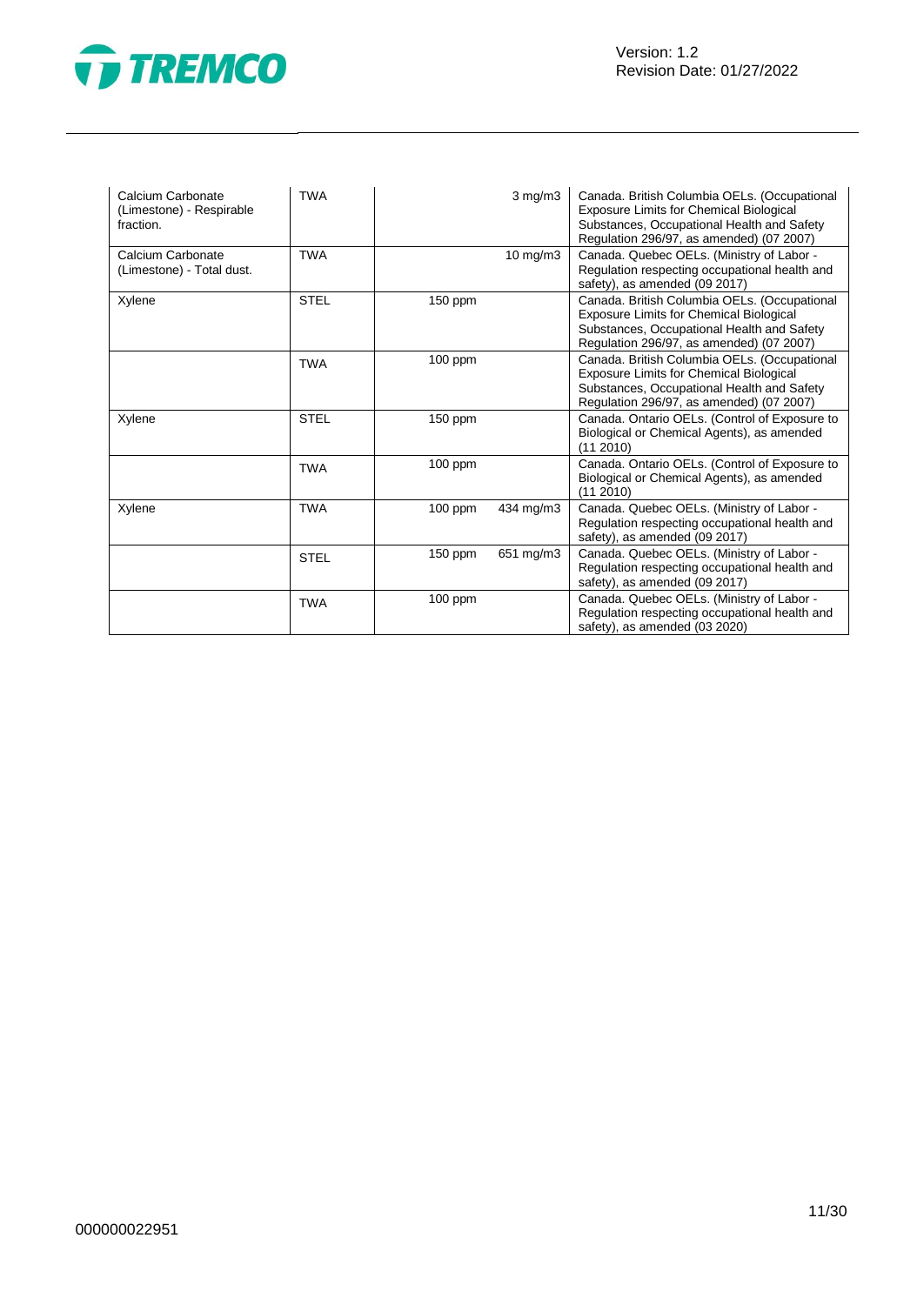

| Calcium oxide                              | <b>TWA</b>     |                       | $2$ mg/m $3$      | Canada. British Columbia OELs. (Occupational<br><b>Exposure Limits for Chemical Biological</b><br>Substances, Occupational Health and Safety<br>Regulation 296/97, as amended) (07 2007) |
|--------------------------------------------|----------------|-----------------------|-------------------|------------------------------------------------------------------------------------------------------------------------------------------------------------------------------------------|
| Calcium oxide                              | <b>TWA</b>     |                       | $2$ mg/m $3$      | Canada. Ontario OELs. (Control of Exposure to<br>Biological or Chemical Agents), as amended<br>(11 2010)                                                                                 |
| Calcium oxide                              | <b>TWA</b>     |                       | $2$ mg/m $3$      | Canada. Quebec OELs. (Ministry of Labor -<br>Regulation respecting occupational health and<br>safety), as amended (09 2017)                                                              |
| Titanium dioxide - Total dust.             | <b>TWA</b>     |                       | 10 mg/m3          | Canada. British Columbia OELs. (Occupational<br><b>Exposure Limits for Chemical Biological</b><br>Substances, Occupational Health and Safety<br>Regulation 296/97, as amended) (07 2007) |
| Titanium dioxide - Respirable<br>fraction. | <b>TWA</b>     |                       | $3$ mg/m $3$      | Canada. British Columbia OELs. (Occupational<br><b>Exposure Limits for Chemical Biological</b><br>Substances, Occupational Health and Safety<br>Regulation 296/97, as amended) (07 2007) |
| Titanium dioxide                           | <b>TWA</b>     |                       | $10 \text{ mg/m}$ | Canada. Ontario OELs. (Control of Exposure to<br>Biological or Chemical Agents), as amended<br>(11 2010)                                                                                 |
| Titanium dioxide - Total dust.             | <b>TWA</b>     |                       | 10 mg/m3          | Canada. Quebec OELs. (Ministry of Labor -<br>Regulation respecting occupational health and<br>safety), as amended (09 2017)                                                              |
| Diisodecyl phthalate                       | <b>TWA</b>     |                       | $5$ mg/m $3$      | Canada. Ontario OELs. (Control of Exposure to<br>Biological or Chemical Agents), as amended<br>$(11\ 2010)$                                                                              |
| Ethylbenzene                               | <b>TWA</b>     | 20 ppm                |                   | Canada. British Columbia OELs. (Occupational<br><b>Exposure Limits for Chemical Biological</b><br>Substances, Occupational Health and Safety<br>Regulation 296/97, as amended) (09 2011) |
| Ethylbenzene                               | <b>TWA</b>     | 20 ppm                |                   | Canada. Ontario OELs. (Control of Exposure to<br>Biological or Chemical Agents), as amended<br>(06 2015)                                                                                 |
| Ethylbenzene                               | <b>TWA</b>     | 20 ppm                |                   | Canada. Quebec OELs. (Ministry of Labor -<br>Regulation respecting occupational health and<br>safety), as amended (03 2020)                                                              |
| Isophorone Diisocyanate                    | <b>TWA</b>     | 0.005 ppm             |                   | Canada. British Columbia OELs. (Occupational<br>Exposure Limits for Chemical Biological<br>Substances, Occupational Health and Safety<br>Regulation 296/97, as amended) (07 2007)        |
|                                            | <b>CEILING</b> | 0.01 ppm              |                   | Canada. British Columbia OELs. (Occupational<br><b>Exposure Limits for Chemical Biological</b><br>Substances, Occupational Health and Safety<br>Regulation 296/97, as amended) (07 2007) |
| Isophorone Diisocyanate                    | <b>TWA</b>     | 0.005 ppm             |                   | Canada. Ontario OELs. (Control of Exposure to<br>Biological or Chemical Agents), as amended<br>(06 2015)                                                                                 |
|                                            | <b>CEV</b>     | 0.02 ppm              |                   | Canada. Ontario OELs. (Control of Exposure to<br>Biological or Chemical Agents), as amended<br>(06 2015)                                                                                 |
| Isophorone Diisocyanate                    | <b>TWA</b>     | 0.005 ppm 0.045 mg/m3 |                   | Canada. Quebec OELs. (Ministry of Labor -<br>Regulation respecting occupational health and<br>safety), as amended (09 2017)                                                              |
|                                            | <b>TWA</b>     | $0.005$ ppm           |                   | Canada. Quebec OELs. (Ministry of Labor -<br>Regulation respecting occupational health and<br>safety), as amended (03 2020)                                                              |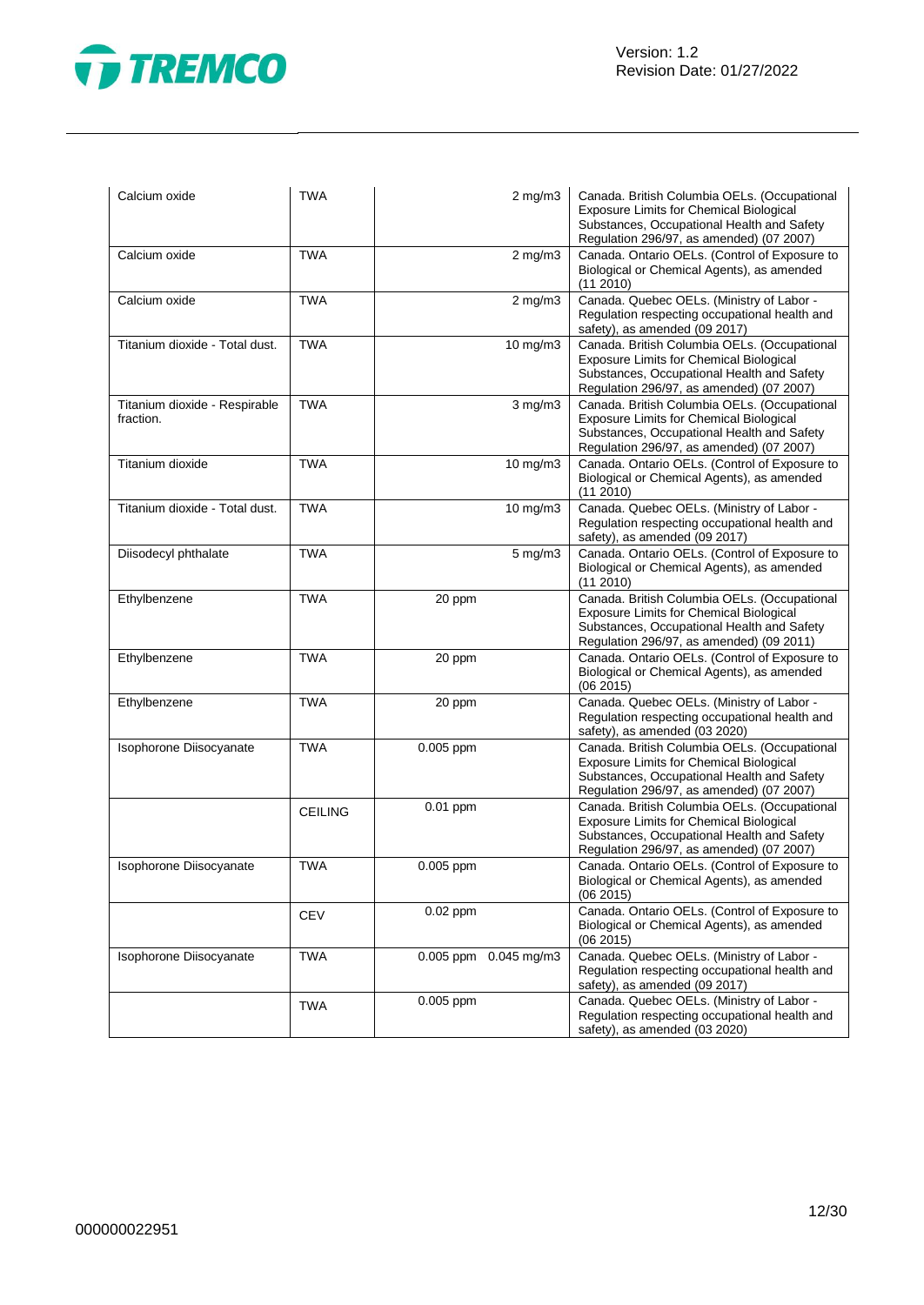

| Hydrotreated heavy<br>naphthenic distillate - Mist.                  | <b>TWA</b>  | 1 $mg/m3$      | Canada. British Columbia OELs. (Occupational<br>Exposure Limits for Chemical Biological<br>Substances, Occupational Health and Safety<br>Regulation 296/97, as amended) (05 2013)        |
|----------------------------------------------------------------------|-------------|----------------|------------------------------------------------------------------------------------------------------------------------------------------------------------------------------------------|
| Hydrotreated heavy<br>naphthenic distillate -<br>Inhalable fraction. | <b>TWA</b>  | $5$ mg/m $3$   | Canada. Ontario OELs. (Control of Exposure to<br>Biological or Chemical Agents), as amended<br>(06 2015)                                                                                 |
| Hydrotreated heavy<br>naphthenic distillate - Mist.                  | <b>STEL</b> | 10 mg/m3       | Canada. Quebec OELs. (Ministry of Labor -<br>Regulation respecting occupational health and<br>safety), as amended (09 2017)                                                              |
|                                                                      | <b>TWA</b>  | 5 mg/m3        | Canada. Quebec OELs. (Ministry of Labor -<br>Regulation respecting occupational health and<br>safety), as amended (09 2017)                                                              |
|                                                                      | <b>TWA</b>  | $0.2$ mg/m $3$ | Canada. British Columbia OELs. (Occupational<br><b>Exposure Limits for Chemical Biological</b><br>Substances, Occupational Health and Safety<br>Regulation 296/97, as amended) (06 2020) |
| Stearic acid - Respirable<br>fraction.                               | <b>TWA</b>  | $3$ mg/m $3$   | Canada. Ontario OELs. (Control of Exposure to<br>Biological or Chemical Agents), as amended<br>(01 2020)                                                                                 |
| Stearic acid - Respirable.                                           | <b>TWA</b>  | $3$ mg/m $3$   | Canada. British Columbia OELs. (Occupational<br>Exposure Limits for Chemical Biological<br>Substances, Occupational Health and Safety<br>Regulation 296/97, as amended) (01 2021)        |
| Stearic acid - Inhalable                                             | <b>TWA</b>  | 10 mg/m3       | Canada. British Columbia OELs. (Occupational<br><b>Exposure Limits for Chemical Biological</b><br>Substances, Occupational Health and Safety<br>Regulation 296/97, as amended) (01 2021) |
| Stearic acid                                                         | <b>TWA</b>  | 10 ppm         | Canada. Quebec OELs. (Ministry of Labor -<br>Regulation respecting occupational health and<br>safety), as amended (03 2020)                                                              |
| Dibutyl tin dilaurate - as Sn                                        | <b>STEL</b> | $0.2$ mg/m $3$ | Canada. British Columbia OELs. (Occupational<br>Exposure Limits for Chemical Biological<br>Substances, Occupational Health and Safety<br>Regulation 296/97, as amended) (07 2007)        |
|                                                                      | <b>TWA</b>  | $0.1$ mg/m $3$ | Canada. British Columbia OELs. (Occupational<br><b>Exposure Limits for Chemical Biological</b><br>Substances, Occupational Health and Safety<br>Regulation 296/97, as amended) (07 2007) |
| Dibutyl tin dilaurate - as Sn                                        | <b>TWA</b>  | $0.1$ mg/m $3$ | Canada. Ontario OELs. (Control of Exposure to<br>Biological or Chemical Agents), as amended<br>$(11\ 2010)$                                                                              |
| Dibutyl tin dilaurate - as Sn                                        | <b>STEL</b> | $0.2$ mg/m $3$ | Canada. Quebec OELs. (Ministry of Labor -<br>Regulation respecting occupational health and<br>safety), as amended (09 2017)                                                              |
|                                                                      | <b>TWA</b>  | $0.1$ mg/m $3$ | Canada. Quebec OELs. (Ministry of Labor -<br>Regulation respecting occupational health and<br>safety), as amended (09 2017)                                                              |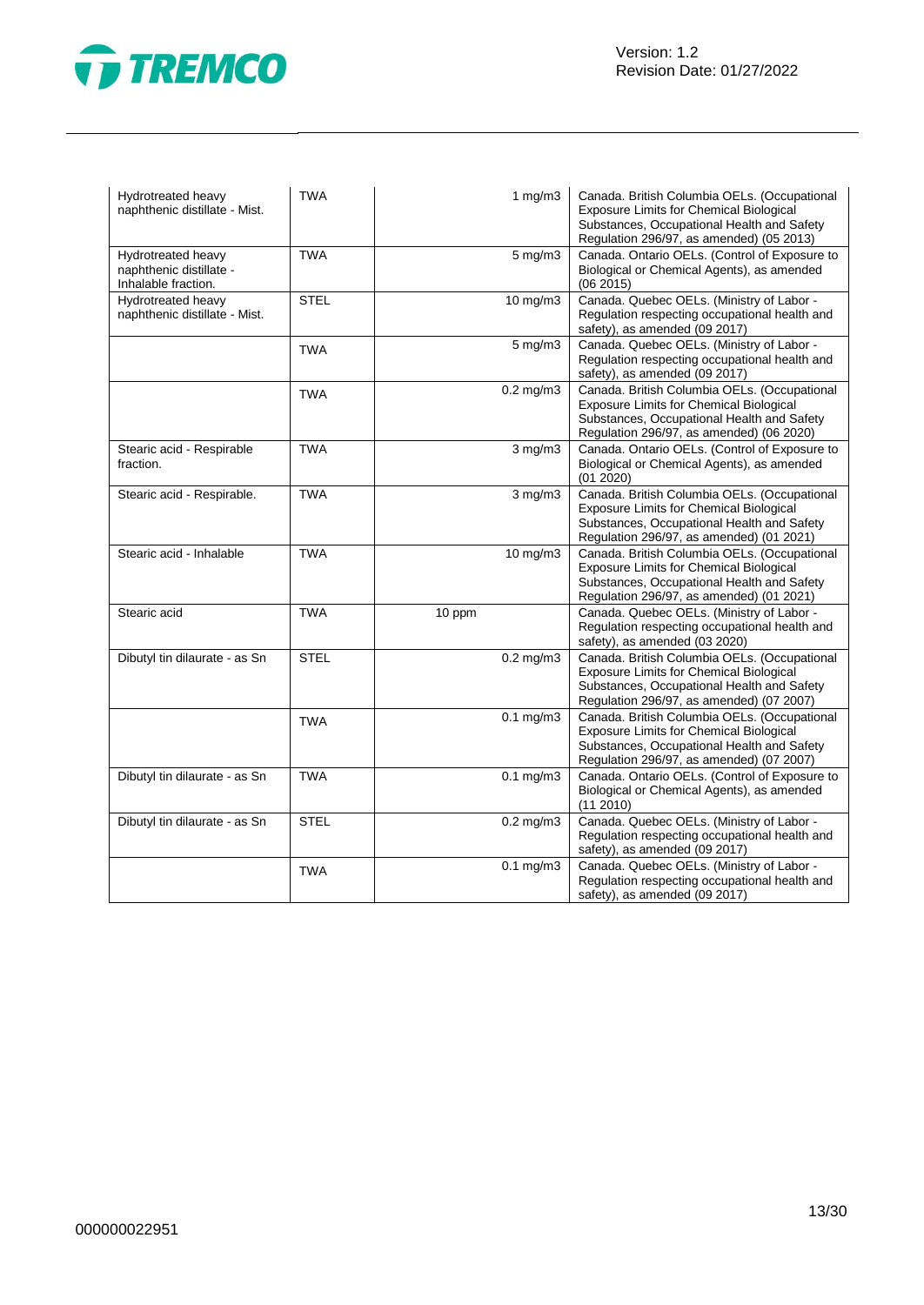

| Aluminum oxide - Respirable<br>fraction.  | <b>TWA</b>  |        | 1 $mg/m3$      | Canada. Ontario OELs. (Control of Exposure to<br>Biological or Chemical Agents), as amended<br>(112010)                                                                                  |
|-------------------------------------------|-------------|--------|----------------|------------------------------------------------------------------------------------------------------------------------------------------------------------------------------------------|
| Aluminum oxide - Inhalable<br>fraction.   | <b>TWA</b>  |        | 10 mg/m3       | Canada. Ontario OELs. (Control of Exposure to<br>Biological or Chemical Agents), as amended<br>(062015)                                                                                  |
| Aluminum oxide - Respirable<br>fraction.  | <b>TWA</b>  |        | $3$ mg/m $3$   | Canada. Ontario OELs. (Control of Exposure to<br>Biological or Chemical Agents), as amended<br>(06 2015)                                                                                 |
| Aluminum oxide - Total dust.<br>- as Al   | <b>TWA</b>  |        | 10 mg/m3       | Canada. Quebec OELs. (Ministry of Labor -<br>Regulation respecting occupational health and<br>safety), as amended (09 2017)                                                              |
| Aluminum oxide - Respirable.              | <b>TWA</b>  |        | 1.0 mg/m3      | Canada. British Columbia OELs. (Occupational<br>Exposure Limits for Chemical Biological<br>Substances, Occupational Health and Safety<br>Regulation 296/97, as amended) (06 2020)        |
| Aluminum oxide - Total dust.              | <b>TWA</b>  |        | 10 mg/m3       | Canada. British Columbia OELs. (Occupational<br>Exposure Limits for Chemical Biological<br>Substances, Occupational Health and Safety<br>Regulation 296/97, as amended) (06 2020)        |
| Aluminum oxide - Inhalable<br>particles.  | <b>TWA</b>  |        | 10 mg/m3       | Canada. Ontario OELs. (Control of Exposure to<br>Biological or Chemical Agents), as amended<br>(01 2020)                                                                                 |
| Aluminum oxide - Respirable<br>particles. | <b>TWA</b>  |        | $3$ mg/m $3$   | Canada. Ontario OELs. (Control of Exposure to<br>Biological or Chemical Agents), as amended<br>(01 2020)                                                                                 |
| Aluminum oxide - Respirable<br>fraction.  | <b>TWA</b>  |        | $3$ mg/m $3$   | Canada. British Columbia OELs. (Occupational<br><b>Exposure Limits for Chemical Biological</b><br>Substances, Occupational Health and Safety<br>Regulation 296/97, as amended) (06 2020) |
| Toluene                                   | <b>TWA</b>  | 20 ppm |                | Canada. Ontario OELs. (Control of Exposure to<br>Biological or Chemical Agents), as amended<br>(112010)                                                                                  |
| Toluene                                   | <b>TWA</b>  | 20 ppm |                | Canada. British Columbia OELs. (Occupational<br>Exposure Limits for Chemical Biological<br>Substances, Occupational Health and Safety<br>Regulation 296/97, as amended) (07 2007)        |
| Toluene                                   | <b>TWA</b>  | 50 ppm | 188 mg/m3      | Canada. Quebec OELs. (Ministry of Labor -<br>Regulation respecting occupational health and<br>safety), as amended (09 2017)                                                              |
|                                           | <b>TWA</b>  | 50 ppm |                | Canada. Quebec OELs. (Ministry of Labor -<br>Regulation respecting occupational health and<br>safety), as amended (03 2020)                                                              |
| Diisodecyl phthalate (mixed<br>ls)        | <b>TWA</b>  |        | $5$ mg/m $3$   | Canada. Ontario OELs. (Control of Exposure to<br>Biological or Chemical Agents), as amended<br>(08 2017)                                                                                 |
| Stannous octoate - as Sn                  | TWA         |        | 0.1 mg/m3      | Canada. British Columbia OELs. (Occupational<br><b>Exposure Limits for Chemical Biological</b><br>Substances, Occupational Health and Safety<br>Regulation 296/97, as amended) (07 2018) |
|                                           | <b>STEL</b> |        | $0.2$ mg/m $3$ | Canada. British Columbia OELs. (Occupational<br><b>Exposure Limits for Chemical Biological</b><br>Substances, Occupational Health and Safety<br>Regulation 296/97, as amended) (07 2018) |
| Stannous octoate - as Sn                  | <b>TWA</b>  |        | $0.1$ mg/m $3$ | Canada. Ontario OELs. (Control of Exposure to<br>Biological or Chemical Agents), as amended<br>(08 2017)                                                                                 |
| Stannous octoate - as Sn                  | <b>TWA</b>  |        | $0.1$ mg/m $3$ | Canada. Quebec OELs. (Ministry of Labor -<br>Regulation respecting occupational health and<br>safety), as amended (09 2017)                                                              |
|                                           | <b>STEL</b> |        | $0.2$ mg/m $3$ | Canada. Quebec OELs. (Ministry of Labor -<br>Regulation respecting occupational health and<br>safety), as amended (09 2017)                                                              |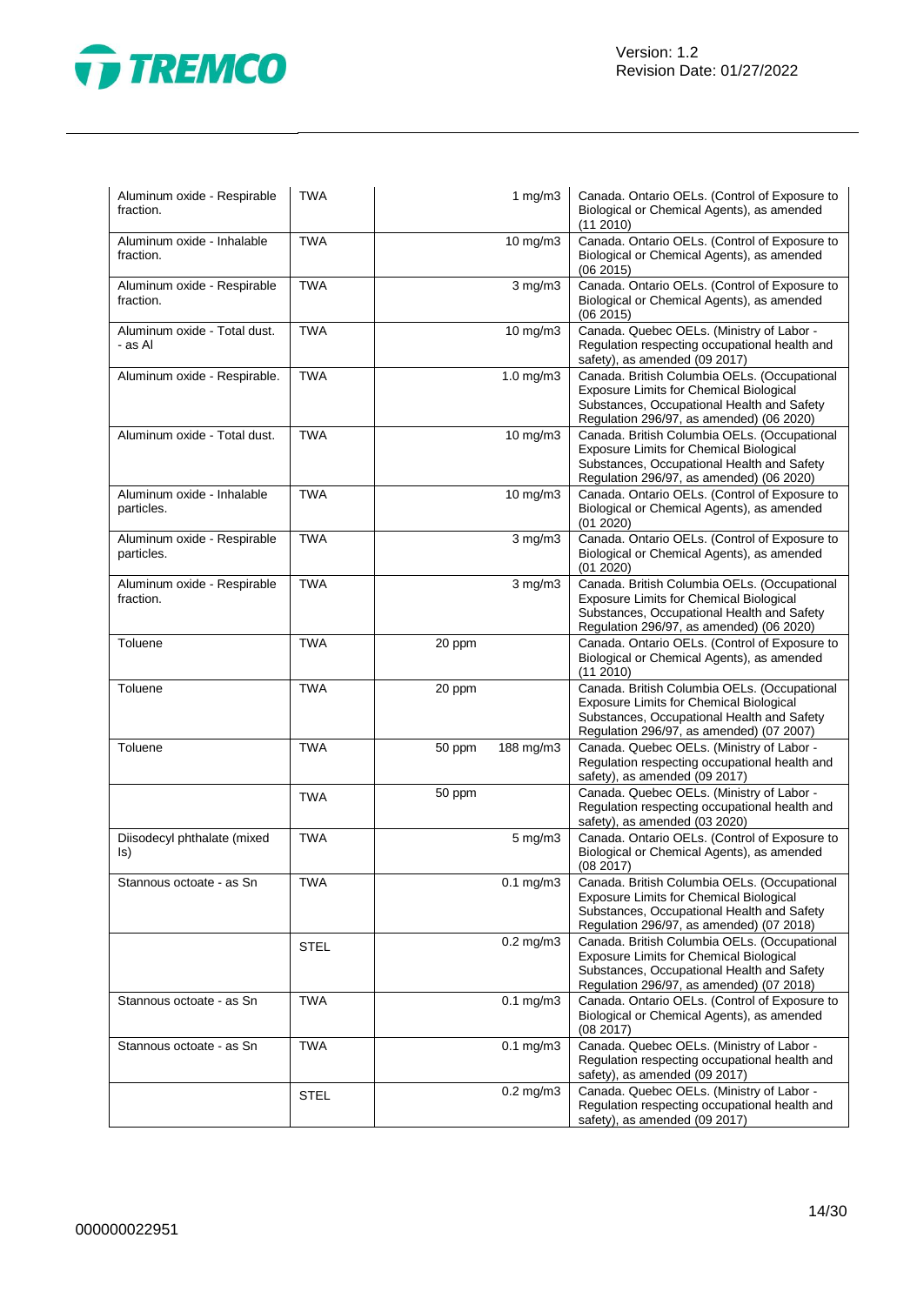



| Carbon Black - Inhalable              | <b>TWA</b>  | $3 \text{ mg/m}$   | Canada. British Columbia OELs. (Occupational<br><b>Exposure Limits for Chemical Biological</b><br>Substances, Occupational Health and Safety<br>Regulation 296/97, as amended) (09 2011) |
|---------------------------------------|-------------|--------------------|------------------------------------------------------------------------------------------------------------------------------------------------------------------------------------------|
| Carbon Black - Inhalable<br>fraction. | <b>TWA</b>  | $3$ mg/m $3$       | Canada. Ontario OELs. (Control of Exposure to<br>Biological or Chemical Agents), as amended<br>(062015)                                                                                  |
| Carbon Black - Inhalable<br>dust.     | <b>TWA</b>  | $3 \text{ mg/m}$   | Canada. Quebec OELs. (Ministry of Labor -<br>Regulation respecting occupational health and<br>safety), as amended (03 2020)                                                              |
| Zirconium dioxide - as Zr             | <b>STEL</b> | 10 mg/m $3$        | Canada. British Columbia OELs. (Occupational<br><b>Exposure Limits for Chemical Biological</b><br>Substances, Occupational Health and Safety<br>Regulation 296/97, as amended) (07 2007) |
|                                       | <b>TWA</b>  | $5 \text{ mg/m}$ 3 | Canada. British Columbia OELs. (Occupational<br>Exposure Limits for Chemical Biological<br>Substances, Occupational Health and Safety<br>Regulation 296/97, as amended) (07 2007)        |
| Zirconium dioxide - as Zr             | <b>TWA</b>  | $5 \text{ mg/m}$ 3 | Canada. Ontario OELs. (Control of Exposure to<br>Biological or Chemical Agents), as amended<br>(11 2010)                                                                                 |
|                                       | <b>STEL</b> | 10 mg/m3           | Canada. Ontario OELs. (Control of Exposure to<br>Biological or Chemical Agents), as amended<br>(112010)                                                                                  |
| Zirconium dioxide - as Zr             | <b>TWA</b>  | $5 \text{ mg/m}$   | Canada. Quebec OELs. (Ministry of Labor -<br>Regulation respecting occupational health and<br>safety), as amended (09 2017)                                                              |
|                                       | <b>STEL</b> | 10 mg/m3           | Canada. Quebec OELs. (Ministry of Labor -<br>Regulation respecting occupational health and<br>safety), as amended (09 2017)                                                              |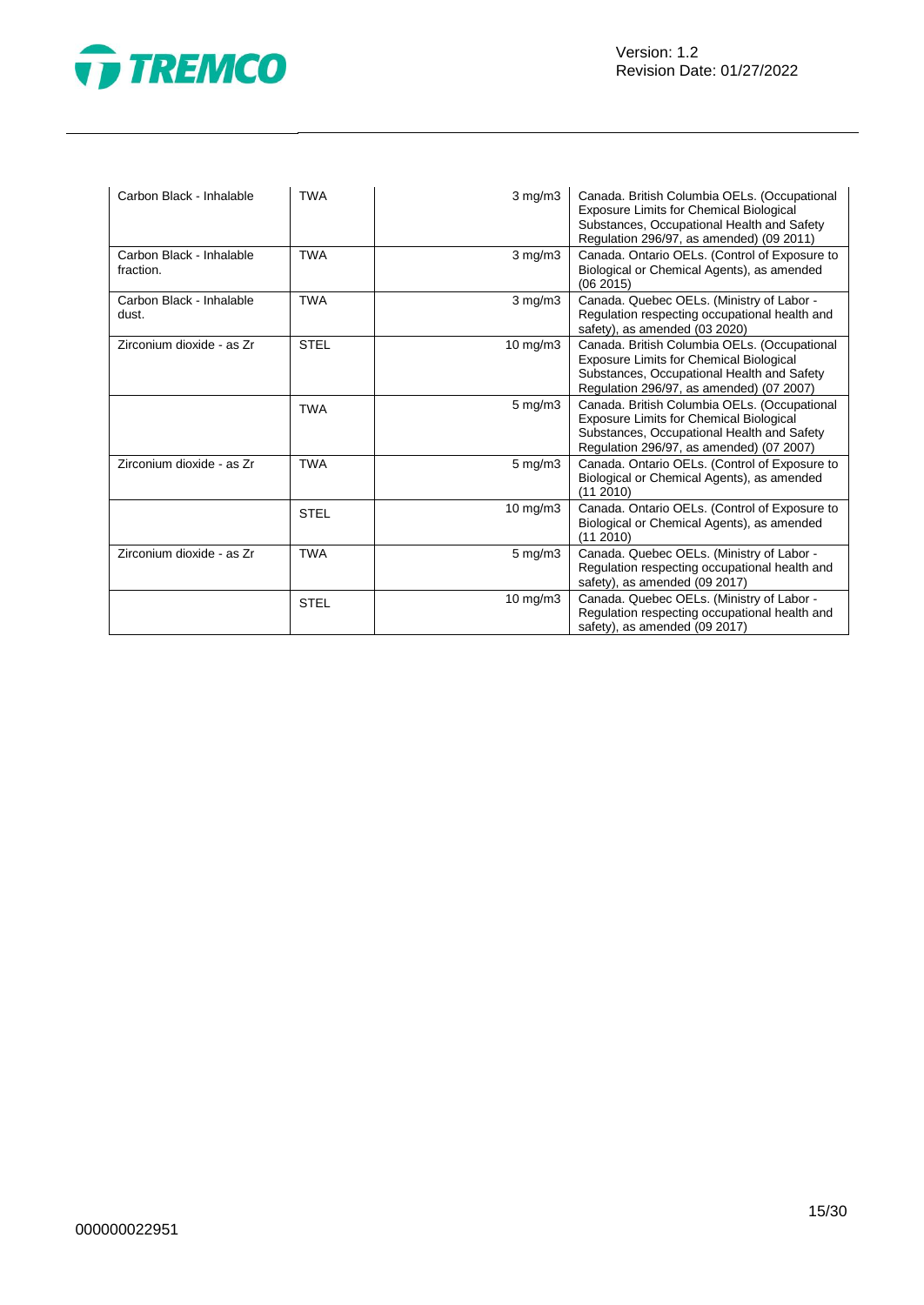

| Zirconium dioxide -<br>Respirable fraction.                           | <b>TWA</b> | $3$ mg/m $3$      | Canada. Ontario OELs. (Control of Exposure to<br>Biological or Chemical Agents), as amended<br>(01 2020)                                                                                 |
|-----------------------------------------------------------------------|------------|-------------------|------------------------------------------------------------------------------------------------------------------------------------------------------------------------------------------|
| Zirconium dioxide - Total<br>dust.                                    | <b>TWA</b> | 10 mg/m3          | Canada. Quebec OELs. (Ministry of Labor -<br>Regulation respecting occupational health and<br>safety), as amended (04 2019)                                                              |
| Zirconium dioxide - Inhalable<br>fraction.                            | <b>TWA</b> | 10 mg/m3          | Canada. Ontario OELs. (Control of Exposure to<br>Biological or Chemical Agents), as amended<br>(01 2020)                                                                                 |
| Zirconium dioxide - Inhalable<br>particles.                           | <b>TWA</b> | 10 mg/m3          | Canada. Ontario OELs. (Control of Exposure to<br>Biological or Chemical Agents), as amended<br>(01 2020)                                                                                 |
| Zirconium dioxide -<br>Respirable fraction.                           | <b>TWA</b> | $3$ mg/m $3$      | Canada. British Columbia OELs. (Occupational<br><b>Exposure Limits for Chemical Biological</b><br>Substances, Occupational Health and Safety<br>Regulation 296/97, as amended) (06 2020) |
| Zirconium dioxide - Total<br>dust.                                    | <b>TWA</b> | 10 mg/m3          | Canada. British Columbia OELs. (Occupational<br><b>Exposure Limits for Chemical Biological</b><br>Substances, Occupational Health and Safety<br>Regulation 296/97, as amended) (06 2020) |
| Zirconium dioxide -<br>Respirable particles.                          | <b>TWA</b> | $3$ mg/m $3$      | Canada. Ontario OELs. (Control of Exposure to<br>Biological or Chemical Agents), as amended<br>(01 2020)                                                                                 |
| Amorphous silica - Total                                              | <b>TWA</b> | $4$ mg/m $3$      | Canada. British Columbia OELs. (Occupational<br><b>Exposure Limits for Chemical Biological</b><br>Substances, Occupational Health and Safety<br>Regulation 296/97, as amended) (07 2007) |
| Amorphous silica -<br>Respirable.                                     | <b>TWA</b> | 1.5 mg/m3         | Canada. British Columbia OELs. (Occupational<br><b>Exposure Limits for Chemical Biological</b><br>Substances, Occupational Health and Safety<br>Regulation 296/97, as amended) (07 2007) |
| Amorphous silica -<br>Respirable dust.                                | <b>TWA</b> | $6$ mg/m $3$      | Canada. Quebec OELs. (Ministry of Labor -<br>Regulation respecting occupational health and<br>safety), as amended (09 2017)                                                              |
| Amorphous silica -<br>Respirable fraction.                            | <b>TWA</b> | $3$ mg/m $3$      | Canada. British Columbia OELs. (Occupational<br><b>Exposure Limits for Chemical Biological</b><br>Substances, Occupational Health and Safety<br>Regulation 296/97, as amended) (06 2020) |
| Amorphous silica - Inhalable<br>fraction.                             | <b>TWA</b> | 10 mg/m3          | Canada. Ontario OELs. (Control of Exposure to<br>Biological or Chemical Agents), as amended<br>(01 2020)                                                                                 |
| Amorphous silica -<br>Respirable particles.                           | <b>TWA</b> | $3$ mg/m $3$      | Canada. Ontario OELs. (Control of Exposure to<br>Biological or Chemical Agents), as amended<br>(01 2020)                                                                                 |
| Amorphous silica - Total dust.                                        | <b>TWA</b> | 10 mg/m3          | Canada. Quebec OELs. (Ministry of Labor -<br>Regulation respecting occupational health and<br>safety), as amended (03 2020)                                                              |
| Amorphous silica -<br>Respirable fraction.                            | <b>TWA</b> | $3$ mg/m $3$      | Canada. Ontario OELs. (Control of Exposure to<br>Biological or Chemical Agents), as amended<br>(01 2020)                                                                                 |
| Amorphous silica - Total dust.                                        | <b>TWA</b> | $10 \text{ mg/m}$ | Canada. British Columbia OELs. (Occupational<br>Exposure Limits for Chemical Biological<br>Substances, Occupational Health and Safety<br>Regulation 296/97, as amended) (06 2020)        |
| Amorphous silica - Inhalable<br>particles.                            | <b>TWA</b> | 10 mg/m3          | Canada. Ontario OELs. (Control of Exposure to<br>Biological or Chemical Agents), as amended<br>(01 2020)                                                                                 |
| Crystalline Silica (Quartz)/<br>Silica Sand - Respirable<br>fraction. | <b>TWA</b> | $0.10$ mg/m $3$   | Canada. Ontario OELs. (Control of Exposure to<br>Biological or Chemical Agents), as amended<br>(06 2015)                                                                                 |
| Crystalline Silica (Quartz)/<br>Silica Sand - Respirable dust.        | <b>TWA</b> | $0.1$ mg/m $3$    | Canada. Quebec OELs. (Ministry of Labor -<br>Regulation respecting occupational health and<br>safety), as amended (09 2017)                                                              |
| Crystalline Silica (Quartz)/<br>Silica Sand - Respirable<br>fraction. | <b>TWA</b> | 0.025 mg/m3       | Canada. British Columbia OELs. (Occupational<br><b>Exposure Limits for Chemical Biological</b><br>Substances, Occupational Health and Safety<br>Regulation 296/97, as amended) (06 2020) |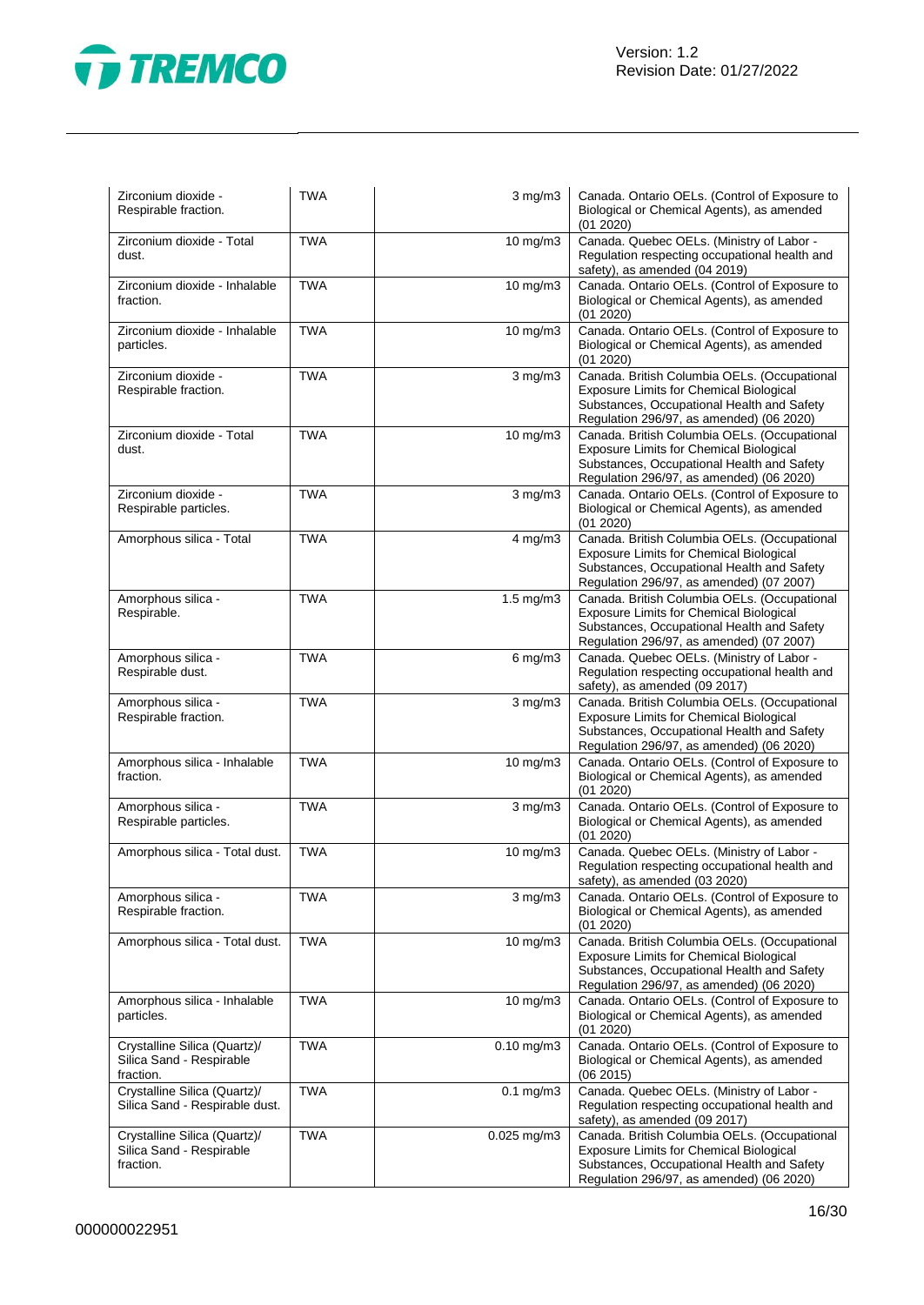

| 1,2,4-Trimethylbenzene                                  | <b>TWA</b>  | 25 ppm    | 123 mg/m3    | Canada. Alberta OELs (Occupational Health &<br>Safety Code, Schedule 1, Table 2), as<br>amended (07 2009)                                                                                |
|---------------------------------------------------------|-------------|-----------|--------------|------------------------------------------------------------------------------------------------------------------------------------------------------------------------------------------|
| 1,2,4-Trimethylbenzene                                  | <b>TWA</b>  | 25 ppm    |              | Canada. British Columbia OELs. (Occupational<br>Exposure Limits for Chemical Biological<br>Substances, Occupational Health and Safety<br>Regulation 296/97, as amended) (07 2007)        |
| 1,2,4-Trimethylbenzene                                  | <b>TWA</b>  | 25 ppm    |              | Canada. Ontario OELs. (Control of Exposure to<br>Biological or Chemical Agents), as amended<br>(11 2010)                                                                                 |
| 1,2,4-Trimethylbenzene                                  | <b>TWA</b>  | 25 ppm    |              | Canada. Quebec OELs. (Ministry of Labor -<br>Regulation respecting occupational health and<br>safety), as amended (03 2020)                                                              |
| 1,3,5-Trimethylbenzene                                  | <b>TWA</b>  | 25 ppm    |              | Canada. Ontario OELs. (Control of Exposure to<br>Biological or Chemical Agents), as amended<br>(11 2010)                                                                                 |
| 1,3,5-Trimethylbenzene                                  | <b>TWA</b>  | 25 ppm    |              | Canada. British Columbia OELs. (Occupational<br>Exposure Limits for Chemical Biological<br>Substances, Occupational Health and Safety<br>Regulation 296/97, as amended) (07 2007)        |
| 2-Ethylhexanoic acid - Vapor<br>and aerosol, inhalable. | <b>TWA</b>  |           | $5$ mg/m $3$ | Canada. British Columbia OELs. (Occupational<br><b>Exposure Limits for Chemical Biological</b><br>Substances, Occupational Health and Safety<br>Regulation 296/97, as amended) (07 2007) |
| 2-Ethylhexanoic acid -<br>Inhalable fraction and vapor. | <b>TWA</b>  |           | $5$ mg/m $3$ | Canada. Ontario OELs. (Control of Exposure to<br>Biological or Chemical Agents), as amended<br>(11 2010)                                                                                 |
| Methanol                                                | <b>TWA</b>  | 200 ppm   |              | Canada. British Columbia OELs. (Occupational<br>Exposure Limits for Chemical Biological<br>Substances, Occupational Health and Safety<br>Regulation 296/97, as amended) (07 2007)        |
| Methanol                                                | <b>TWA</b>  | 200 ppm   |              | Canada. Ontario OELs. (Control of Exposure to<br>Biological or Chemical Agents), as amended<br>(11 2010)                                                                                 |
|                                                         | <b>STEL</b> | 250 ppm   |              | Canada. British Columbia OELs. (Occupational<br>Exposure Limits for Chemical Biological<br>Substances, Occupational Health and Safety<br>Regulation 296/97, as amended) (07 2007)        |
|                                                         | <b>STEL</b> | 250 ppm   |              | Canada. Ontario OELs. (Control of Exposure to<br>Biological or Chemical Agents), as amended<br>(11 2010)                                                                                 |
| Methanol                                                | <b>STEL</b> | 250 ppm   | 328 mg/m3    | Canada. Quebec OELs. (Ministry of Labor -<br>Regulation respecting occupational health and<br>safety), as amended (09 2017)                                                              |
|                                                         | <b>TWA</b>  | 200 ppm   | 262 mg/m3    | Canada. Quebec OELs. (Ministry of Labor -<br>Regulation respecting occupational health and<br>safety), as amended (09 2017)                                                              |
|                                                         | <b>TWA</b>  | 200 ppm   |              | Canada. Quebec OELs. (Ministry of Labor -<br>Regulation respecting occupational health and<br>safety), as amended (03 2020)                                                              |
| Benzene                                                 | <b>STEL</b> | $2.5$ ppm |              | Canada. British Columbia OELs. (Occupational<br><b>Exposure Limits for Chemical Biological</b><br>Substances, Occupational Health and Safety<br>Regulation 296/97, as amended) (07 2007) |
|                                                         | <b>TWA</b>  | $0.5$ ppm |              | Canada. British Columbia OELs. (Occupational<br><b>Exposure Limits for Chemical Biological</b><br>Substances, Occupational Health and Safety<br>Regulation 296/97, as amended) (07 2007) |
| Benzene                                                 | <b>TWA</b>  | $0.5$ ppm |              | Canada. Ontario OELs. (Control of Exposure to<br>Biological or Chemical Agents), as amended<br>(06 2015)                                                                                 |
|                                                         | <b>STEL</b> | $2.5$ ppm |              | Canada. Ontario OELs. (Control of Exposure to<br>Biological or Chemical Agents), as amended<br>(06 2015)                                                                                 |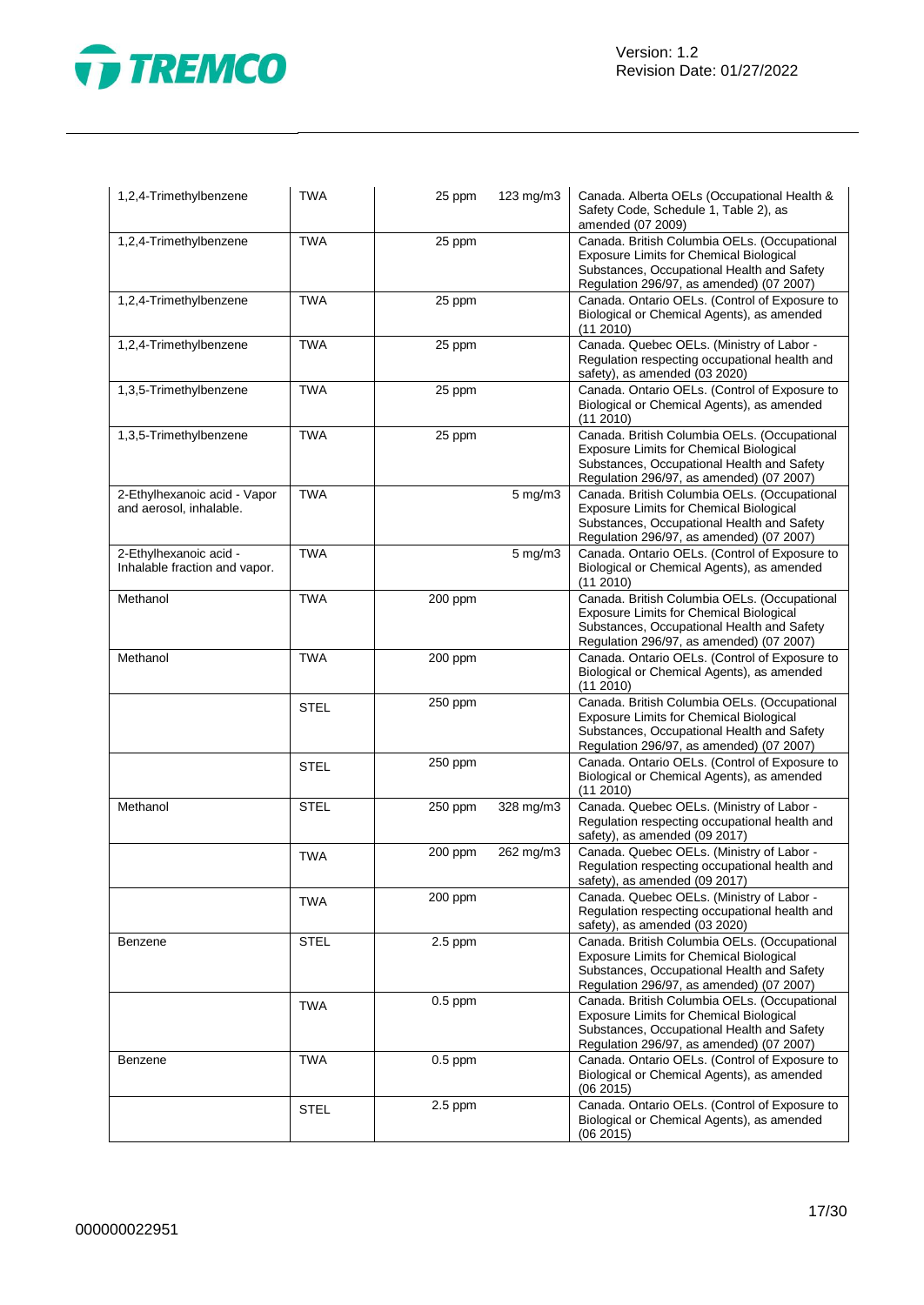

| Benzene | <b>TWA</b>  | 1 ppm | $3 \text{ mg/m}$      | Canada. Quebec OELs. (Ministry of Labor -<br>Regulation respecting occupational health and<br>safety), as amended (09 2017) |
|---------|-------------|-------|-----------------------|-----------------------------------------------------------------------------------------------------------------------------|
|         | <b>STEL</b> | 5 ppm | $15.5 \text{ mg/m}$ 3 | Canada. Quebec OELs. (Ministry of Labor -<br>Regulation respecting occupational health and<br>safety), as amended (09 2017) |
|         | <b>TWA</b>  | 1 ppm |                       | Canada. Quebec OELs. (Ministry of Labor -<br>Regulation respecting occupational health and<br>safety), as amended (03 2020) |

# **Biological Limit Values**

| <b>Chemical Identity</b>                                                                            | <b>Exposure Limit Values</b>   | <b>Source</b>       |
|-----------------------------------------------------------------------------------------------------|--------------------------------|---------------------|
| Xylene (Methylhippuric acids:<br>Sampling time: End of shift.)                                      | 1.5 g/g (Creatinine in urine)  | ACGIH BEI (03 2013) |
| Ethylbenzene (Sum of<br>mandelic acid and<br>phenylglyoxylic acid:<br>Sampling time: End of shift.) | 0.15 g/g (Creatinine in urine) | ACGIH BEI (02 2014) |

#### **Appropriate Engineering Controls**

Mechanical ventilation or local exhaust ventilation may be required. Observe good industrial hygiene practices. Observe occupational exposure limits and minimize the risk of inhalation of dust.

# **Individual protection measures, such as personal protective equipment**

| <b>Eye/face protection:</b>                       | Wear safety glasses with side shields (or goggles).                                                                                                                                                                                                                                                                                                                                                                                                                                       |
|---------------------------------------------------|-------------------------------------------------------------------------------------------------------------------------------------------------------------------------------------------------------------------------------------------------------------------------------------------------------------------------------------------------------------------------------------------------------------------------------------------------------------------------------------------|
| <b>Skin Protection</b><br><b>Hand Protection:</b> | Additional Information: Use suitable protective gloves if risk of skin contact.                                                                                                                                                                                                                                                                                                                                                                                                           |
| <b>Skin and Body Protection:</b>                  | Wear suitable protective clothing. Wear chemical-resistant gloves,<br>footwear, and protective clothing appropriate for the risk of exposure.<br>Contact health and safety professional or manufacturer for specific<br>information.                                                                                                                                                                                                                                                      |
| <b>Respiratory Protection:</b>                    | If engineering controls do not maintain airborne concentrations below<br>recommended exposure limits (where applicable) or to an acceptable level<br>(in countries where exposure limits have not been established), an<br>approved respirator must be worn. Air-purifying respirator with an<br>appropriate, government approved (where applicable), air-purifying filter,<br>cartridge or canister. Contact health and safety professional or<br>manufacturer for specific information. |
| <b>Hygiene measures:</b>                          | Observe good industrial hygiene practices. Wash hands before breaks and<br>immediately after handling the product. Do not handle until all safety<br>precautions have been read and understood. Obtain special instructions<br>before use. Contaminated work clothing should not be allowed out of the<br>workplace. Avoid contact with skin.                                                                                                                                             |

# **9. Physical and chemical properties**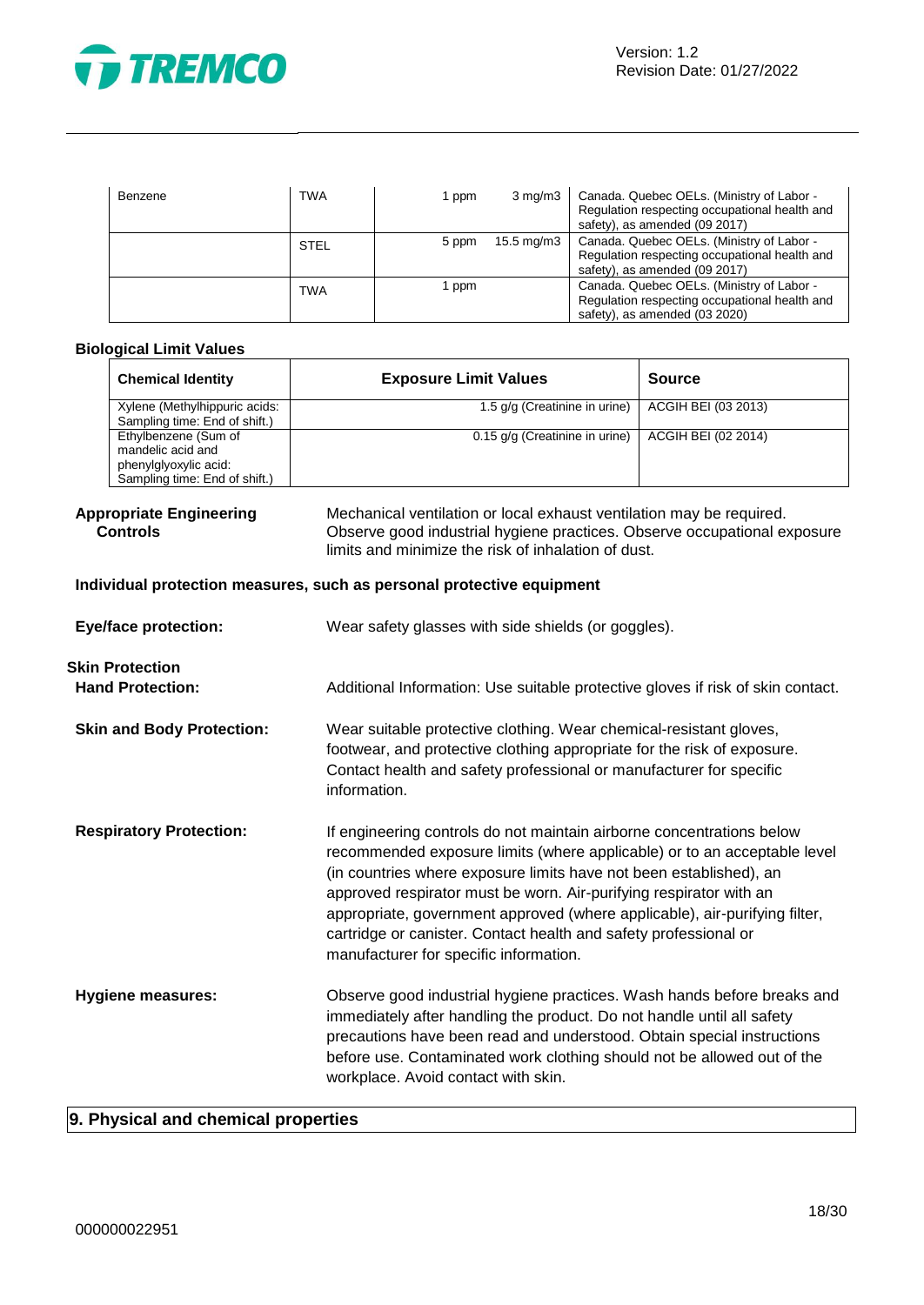

# **Appearance**

| <b>Physical state:</b>                                | solid solid solid                                                                                                                                                                                                                                                                               |
|-------------------------------------------------------|-------------------------------------------------------------------------------------------------------------------------------------------------------------------------------------------------------------------------------------------------------------------------------------------------|
| Form:                                                 | Paste Paste Paste                                                                                                                                                                                                                                                                               |
| Color:                                                | Grey-yellowish                                                                                                                                                                                                                                                                                  |
| Odor:                                                 | Mild, Mild, Mild                                                                                                                                                                                                                                                                                |
| Odor threshold:                                       | No data available.                                                                                                                                                                                                                                                                              |
| pH:                                                   | No data available.                                                                                                                                                                                                                                                                              |
| <b>Melting point/freezing point:</b>                  | No data available.                                                                                                                                                                                                                                                                              |
| Initial boiling point and boiling range:              | No data available.                                                                                                                                                                                                                                                                              |
| <b>Flash Point:</b>                                   | No data available.                                                                                                                                                                                                                                                                              |
| <b>Evaporation rate:</b>                              | Slower than n-Butyl Acetate Slower than n-Butyl Acetate<br>Slower than n-Butyl Acetate                                                                                                                                                                                                          |
| Flammability (solid, gas):                            | No No No                                                                                                                                                                                                                                                                                        |
| Upper/lower limit on flammability or explosive limits |                                                                                                                                                                                                                                                                                                 |
| Flammability limit - upper (%):                       | No data available.                                                                                                                                                                                                                                                                              |
| Flammability limit - lower (%):                       | No data available.                                                                                                                                                                                                                                                                              |
| <b>Explosive limit - upper:</b>                       | No data available.                                                                                                                                                                                                                                                                              |
| <b>Explosive limit - lower:</b>                       | No data available.                                                                                                                                                                                                                                                                              |
| Vapor pressure:                                       | No data available.                                                                                                                                                                                                                                                                              |
| Vapor density:                                        | Vapors are heavier than air and may travel along the floor and<br>in the bottom of containers. Vapors are heavier than air and<br>may travel along the floor and in the bottom of containers.<br>Vapors are heavier than air and may travel along the floor and<br>in the bottom of containers. |
| <b>Relative density:</b>                              | 1.3297                                                                                                                                                                                                                                                                                          |
| Solubility(ies)                                       |                                                                                                                                                                                                                                                                                                 |
| <b>Solubility in water:</b>                           | Insoluble in water<br>Insoluble in water<br>Insoluble in water                                                                                                                                                                                                                                  |
| Solubility (other):                                   | No data available.                                                                                                                                                                                                                                                                              |
| Partition coefficient (n-octanol/water):              | No data available.                                                                                                                                                                                                                                                                              |
| Auto-ignition temperature:                            | No data available.                                                                                                                                                                                                                                                                              |
| <b>Decomposition temperature:</b>                     | No data available.                                                                                                                                                                                                                                                                              |
| <b>Viscosity:</b>                                     | No data available.                                                                                                                                                                                                                                                                              |
|                                                       |                                                                                                                                                                                                                                                                                                 |

# **10. Stability and reactivity**

| <b>Reactivity:</b>                            | No data available.                          |
|-----------------------------------------------|---------------------------------------------|
| <b>Chemical Stability:</b>                    | Material is stable under normal conditions. |
| <b>Possibility of hazardous</b><br>reactions: | No data available.                          |
| <b>Conditions to avoid:</b>                   | Avoid heat or contamination.                |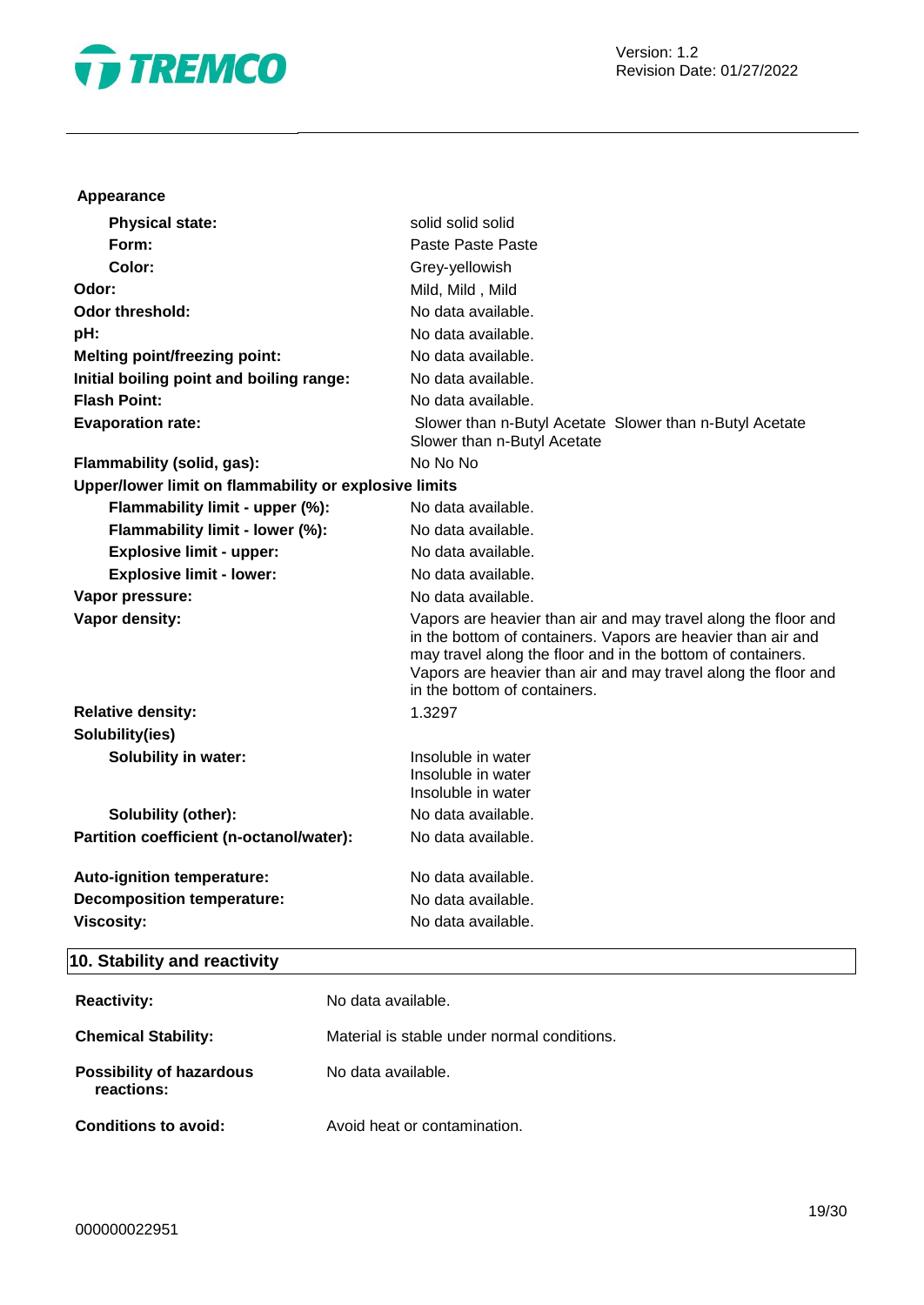

| <b>Incompatible Materials:</b>                     | Alcohols. Amines. Strong acids. Avoid contact with oxidizing agents (e.g.<br>nitric acid, peroxides and chromates). Strong bases. Water, moisture.<br>Alcohols. Amines. Strong acids. Avoid contact with oxidizing agents (e.g.<br>nitric acid, peroxides and chromates). Strong bases. Water, moisture.<br>Alcohols. Amines. Strong acids. Avoid contact with oxidizing agents (e.g.<br>nitric acid, peroxides and chromates). Strong bases. Water, moisture. |
|----------------------------------------------------|----------------------------------------------------------------------------------------------------------------------------------------------------------------------------------------------------------------------------------------------------------------------------------------------------------------------------------------------------------------------------------------------------------------------------------------------------------------|
| <b>Hazardous Decomposition</b><br><b>Products:</b> | Thermal decomposition or combustion may liberate carbon oxides and<br>other toxic gases or vapors.                                                                                                                                                                                                                                                                                                                                                             |
| 11. Toxicological information                      |                                                                                                                                                                                                                                                                                                                                                                                                                                                                |

# **Information on likely routes of exposure**

| Inhalation:          | In high concentrations, vapors, fumes or mists may irritate nose, throat and<br>mucus membranes.          |
|----------------------|-----------------------------------------------------------------------------------------------------------|
| <b>Skin Contact:</b> | May be harmful in contact with skin. Causes mild skin irritation. May cause<br>an allergic skin reaction. |
| Eye contact:         | Eye contact is possible and should be avoided.                                                            |

# **Ingestion:** May be harmful if swallowed.

# **Symptoms related to the physical, chemical and toxicological characteristics**

| Inhalation:          | No data available. |
|----------------------|--------------------|
| <b>Skin Contact:</b> | No data available. |
| Eye contact:         | No data available. |
| Ingestion:           | No data available. |

# **Information on toxicological effects**

# **Acute toxicity (list all possible routes of exposure)**

| Oral<br>Product:                             | ATEmix: 4,933.82 mg/kg                  |
|----------------------------------------------|-----------------------------------------|
| Dermal<br>Product:                           | ATEmix: 4,299.72 mg/kg                  |
| <b>Inhalation</b><br><b>Product:</b>         | ATEmix: 25.84 mg/l<br>ATEmix: 4.09 mg/l |
| Repeated dose toxicity<br>Product:           | No data available.                      |
| Skin Corrosion/Irritation<br><b>Product:</b> | No data available.                      |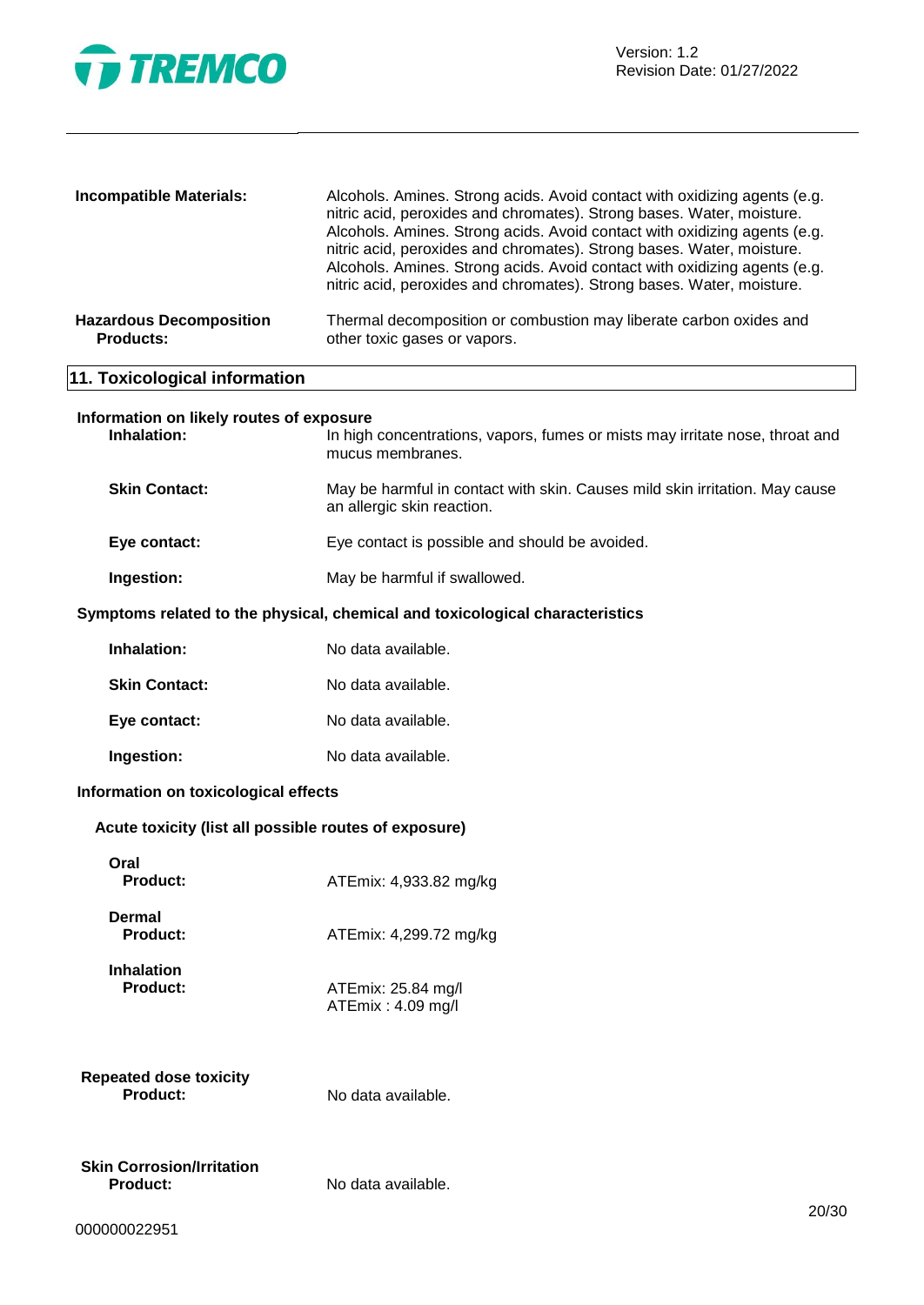

# **Specified substance(s):**

| Calcium carbonate                           | in vivo (Rabbit): Not irritant, 24 - 72 h                                      |
|---------------------------------------------|--------------------------------------------------------------------------------|
| Xylene                                      | in vivo (Rat): Slightly irritating, 24 h                                       |
| Titanium dioxide                            | in vivo (Rabbit): Not irritant, 24 h                                           |
| Hydrotreated heavy<br>naphthenic distillate | in vivo (Rabbit): Category 2, 24 - 72 h                                        |
| Stearic acid                                | in vivo (Rabbit): Not irritant, 24 - 72 h                                      |
| Dibutyl tin dilaurate                       | In vitro (Human, in vitro reconstituted epidermis model): Not irritant, 15 min |

#### **Serious Eye Damage/Eye Irritation Product:** No data available.

| Specified substance(s):                          |                                             |                                                                                                                      |
|--------------------------------------------------|---------------------------------------------|----------------------------------------------------------------------------------------------------------------------|
|                                                  | Calcium carbonate                           | Rabbit, 24 - 72 hrs: Not irritating                                                                                  |
|                                                  | Xylene                                      | Rabbit, 24 hrs: Moderately irritating                                                                                |
|                                                  | Titanium dioxide                            | Rabbit, 24 hrs: Not irritating                                                                                       |
|                                                  | Ethylbenzene                                | Rabbit, 7 d: Slightly irritating                                                                                     |
|                                                  | Hydrotreated heavy<br>naphthenic distillate | Rabbit, 24 hrs: Not irritating                                                                                       |
|                                                  | Stearic acid                                | Rabbit, 27 - 72 hrs: Not irritating                                                                                  |
|                                                  | Dibutyl tin dilaurate                       | Rabbit, 24 hrs: Highly irritating                                                                                    |
| iratory or Skin Sensitization<br><b>Product:</b> |                                             | May cause allergy or asthma symptoms or breathing difficulties if inhaled.<br>May cause sensitization by inhalation. |

# **Respi**

iay cause sensitization by inhalatic

# **Carcinogenicity**

Suspected of causing cancer.

# **IARC Monographs on the Evaluation of Carcinogenic Risks to Humans:**

| Titanium dioxide | Overall evaluation: Possibly carcinogenic to humans. |
|------------------|------------------------------------------------------|
| Ethylbenzene     | Overall evaluation: Possibly carcinogenic to humans. |

# **US. National Toxicology Program (NTP) Report on Carcinogens:**

No carcinogenic components identified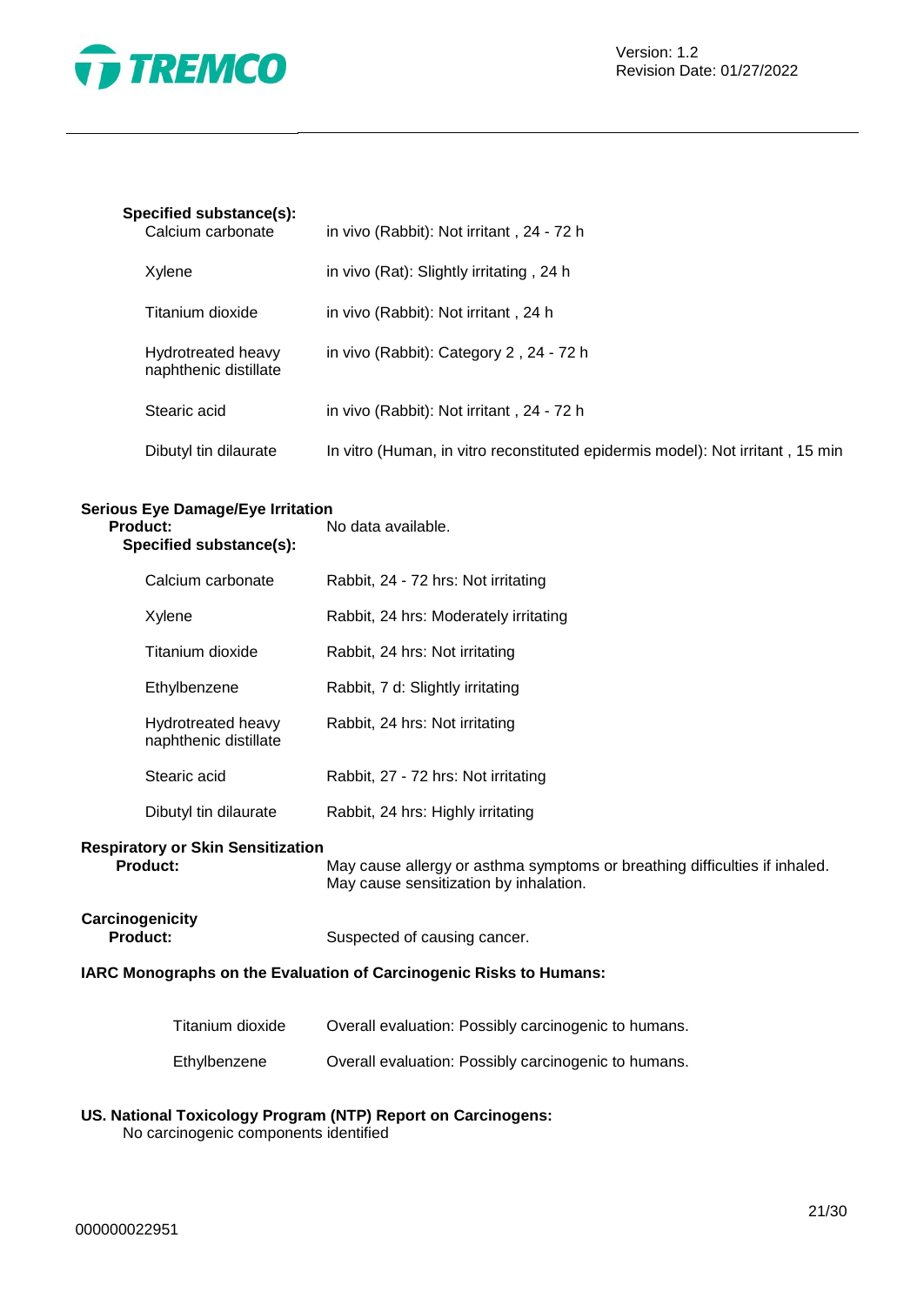

| US. OSHA Specifically Regulated Substances (29 CFR 1910.1001-1050), as amended:<br>Polyvinyl chloride |                                           |  |
|-------------------------------------------------------------------------------------------------------|-------------------------------------------|--|
|                                                                                                       | Cancer                                    |  |
| <b>Germ Cell Mutagenicity</b>                                                                         |                                           |  |
| In vitro<br>Product:                                                                                  | No data available.                        |  |
| In vivo<br>Product:                                                                                   | No data available.                        |  |
| <b>Reproductive toxicity</b><br>Product:                                                              | May damage fertility or the unborn child. |  |
| <b>Specific Target Organ Toxicity - Single Exposure</b><br>Product:<br>No data available.             |                                           |  |
| <b>Specific Target Organ Toxicity - Repeated Exposure</b><br>Product:                                 | No data available.                        |  |
| <b>Aspiration Hazard</b><br><b>Product:</b>                                                           | No data available.                        |  |
| Other effects:                                                                                        | No data available.                        |  |

# **12. Ecological information**

# **Ecotoxicity:**

# **Acute hazards to the aquatic environment:**

| Fish<br>Product:                  | No data available.                                                                                                                        |  |
|-----------------------------------|-------------------------------------------------------------------------------------------------------------------------------------------|--|
| Specified substance(s):<br>Xylene | LC 50 (Fathead minnow (Pimephales promelas), 96 h): 13.41 mg/l Mortality                                                                  |  |
| Titanium dioxide                  | LC 50 (Pimephales promelas, 96 h): 8.2 mg/l Read-across from supporting<br>substance (structural analogue or surrogate), Supporting study |  |
| Diisodecyl phthalate              | LC 50 (Fathead minnow (Pimephales promelas), 96 h): $> 0.47$ mg/l Mortality                                                               |  |
| Ethylbenzene                      | LC 50 (Oncorhynchus mykiss, 96 h): 4.2 mg/l Experimental result, Key study                                                                |  |
| Isophorone Diisocyanate           | LC 50 (Cyprinus carpio, 96 h): $>$ 208 mg/l Experimental result, Key study                                                                |  |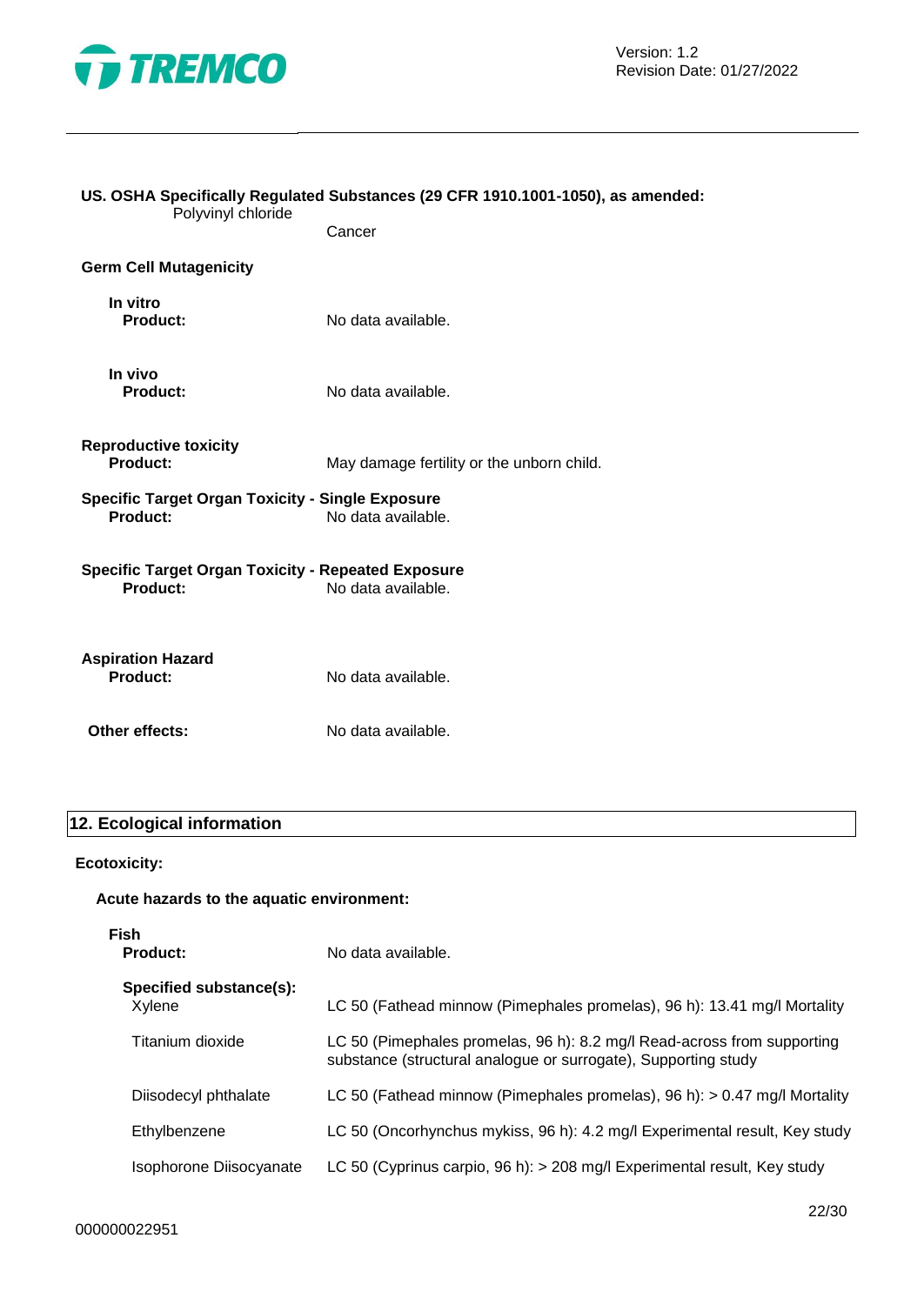

| Hydrotreated heavy<br>naphthenic distillate     | LL 50 (Pimephales promelas, 96 h): > 100 mg/l Experimental result, Key<br>study                                                                                                                                                                                                                                                                                                                                       |
|-------------------------------------------------|-----------------------------------------------------------------------------------------------------------------------------------------------------------------------------------------------------------------------------------------------------------------------------------------------------------------------------------------------------------------------------------------------------------------------|
| lodopropynyl<br>butylcarbamate                  | LC 50 (Rainbow trout, donaldson trout (Oncorhynchus mykiss), 96 h): 0.05 -<br>0.089 mg/l Mortality                                                                                                                                                                                                                                                                                                                    |
| <b>Aquatic Invertebrates</b><br><b>Product:</b> | No data available.                                                                                                                                                                                                                                                                                                                                                                                                    |
| Specified substance(s):<br>Titanium dioxide     | EC 50 (Water flea (Daphnia magna), 48 h): > 1,000 mg/l Intoxication                                                                                                                                                                                                                                                                                                                                                   |
| Diisodecyl phthalate                            | EC 50 (Opossum shrimp (Americamysis bahia), 96 h): $> 0.08$ mg/l Mortality                                                                                                                                                                                                                                                                                                                                            |
| Ethylbenzene                                    | EC 50 (Daphnia magna, 48 h): 1.8 - 2.4 mg/l Experimental result, Key study                                                                                                                                                                                                                                                                                                                                            |
| Isophorone Diisocyanate                         | EC 50 (Daphnia magna, 48 h): 27 mg/l Experimental result, Key study                                                                                                                                                                                                                                                                                                                                                   |
| Hydrotreated heavy<br>naphthenic distillate     | LL 50 (Gammarus pulex, 72 h): > 10,000 mg/l Experimental result, Key<br>study<br>LL 50 (Gammarus pulex, 96 h): > 10,000 mg/l Experimental result, Key<br>study<br>LL 50 (Gammarus pulex, 48 h): $> 10,000$ mg/l Experimental result, Key<br>study<br>NOAEL (Daphnia magna, 48 h): >= 10,000 mg/l Experimental result, Key<br>study<br>LL 50 (Gammarus pulex, 24 h): $> 10,000$ mg/l Experimental result, Key<br>study |
| Stearic acid                                    | EC 50 (Daphnia magna, 48 h): > 4.8 mg/l Read-across based on grouping of<br>substances (category approach), Weight of Evidence study                                                                                                                                                                                                                                                                                  |
| Dibutyl tin dilaurate                           | EC 50 (Water flea (Daphnia magna), 24 h): 0.66 mg/l Intoxication<br>EC 50 (Daphnia magna, 48 h): 1.7 - 3.4 mg/l Experimental result, Key study                                                                                                                                                                                                                                                                        |

# **Chronic hazards to the aquatic environment:**

| <b>Fish</b><br><b>Product:</b><br>No data available.                   |                                                                                                                                                       |  |  |
|------------------------------------------------------------------------|-------------------------------------------------------------------------------------------------------------------------------------------------------|--|--|
| Specified substance(s):<br>Hydrotreated heavy<br>naphthenic distillate | NOAEL (Oncorhynchus mykiss): >= 1,000 mg/l QSAR QSAR, Supporting<br>study                                                                             |  |  |
| <b>Aquatic Invertebrates</b><br><b>Product:</b>                        | No data available.                                                                                                                                    |  |  |
| Specified substance(s):<br>Ethylbenzene                                | NOAEL (Ceriodaphnia dubia): 1 mg/l Other, Key study                                                                                                   |  |  |
| Isophorone Diisocyanate                                                | NOAEL (Daphnia magna): 3 mg/l Read-across from supporting substance<br>(structural analogue or surrogate), Key study                                  |  |  |
| Hydrotreated heavy<br>naphthenic distillate                            | NOAEL (Daphnia magna): >= 1,000 mg/l Experimental result, Supporting<br>study<br>NOAEL (Daphnia magna): >= 1,000 mg/l Experimental result, Supporting |  |  |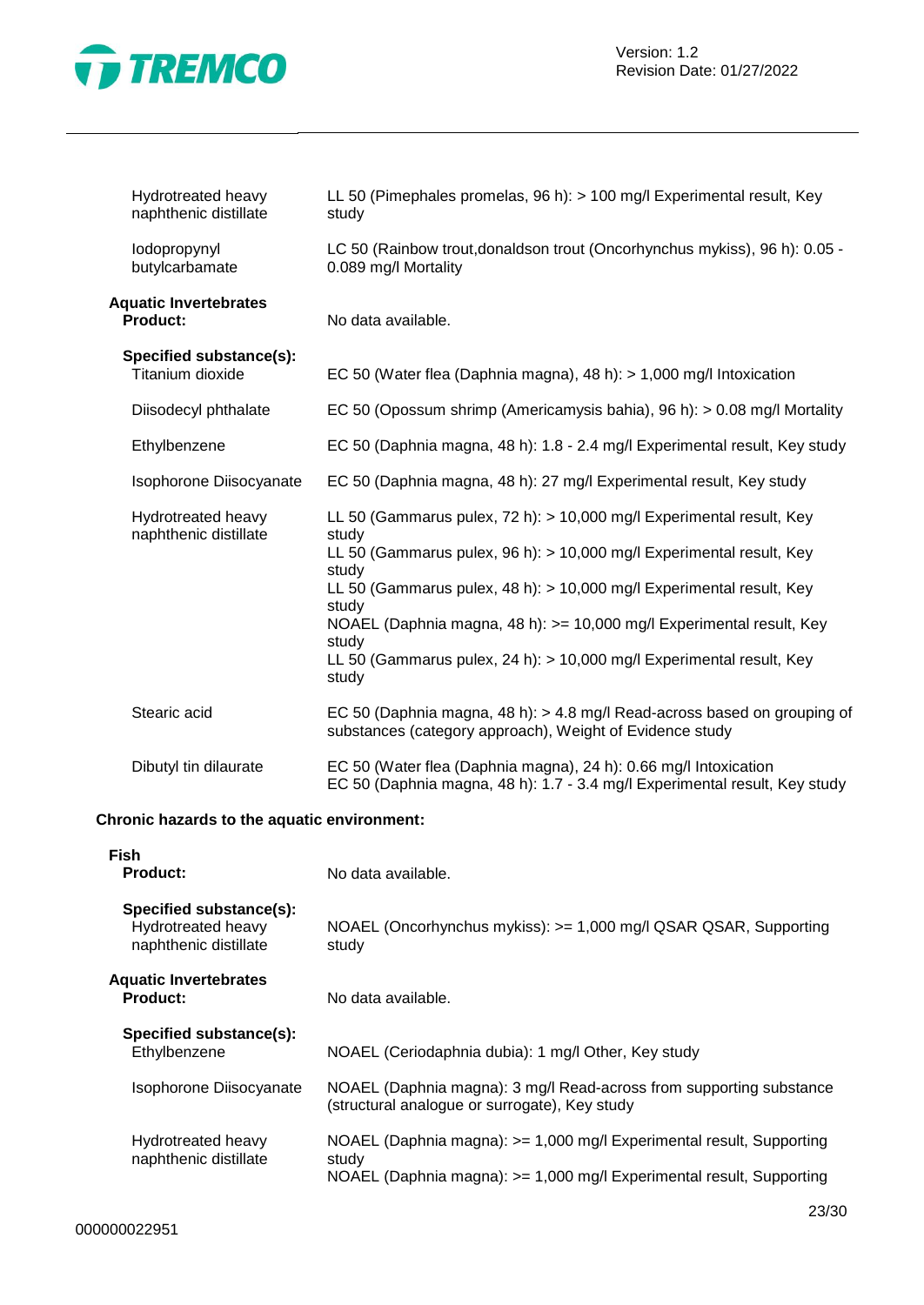

|                                                                                                                   | study<br>NOAEL (Daphnia magna): >= 1 mg/l Experimental result, Supporting study<br>EC 50 (Daphnia magna): > 1,000 mg/l Experimental result, Supporting study<br>EC 50 (Daphnia magna): > 1,000 mg/l Experimental result, Supporting study                                                                                                                                   |  |  |
|-------------------------------------------------------------------------------------------------------------------|-----------------------------------------------------------------------------------------------------------------------------------------------------------------------------------------------------------------------------------------------------------------------------------------------------------------------------------------------------------------------------|--|--|
| <b>Toxicity to Aquatic Plants</b><br><b>Product:</b>                                                              | No data available.                                                                                                                                                                                                                                                                                                                                                          |  |  |
| <b>Persistence and Degradability</b>                                                                              |                                                                                                                                                                                                                                                                                                                                                                             |  |  |
| <b>Biodegradation</b><br><b>Product:</b>                                                                          | No data available.                                                                                                                                                                                                                                                                                                                                                          |  |  |
| Specified substance(s):<br>Ethylbenzene                                                                           | 70 - 80 % (28 d) Detected in water. Experimental result, Key study                                                                                                                                                                                                                                                                                                          |  |  |
| Isophorone Diisocyanate                                                                                           | > 0 % (28 d) Detected in water. Experimental result, Key study                                                                                                                                                                                                                                                                                                              |  |  |
| Hydrotreated heavy<br>naphthenic distillate                                                                       | 2 - 4 % (28 d) Detected in water. Experimental result, Supporting study<br>2 - 8 % (28 d) Detected in water. Experimental result, Supporting study<br>31 % (28 d) Detected in water. Read-across based on grouping of<br>substances (category approach), Supporting study<br>31 % (28 d) Detected in water. Experimental result, Supporting study                           |  |  |
| Dibutyl tin dilaurate                                                                                             | 23 % (39 d) Detected in water. Experimental result, Key study                                                                                                                                                                                                                                                                                                               |  |  |
| <b>BOD/COD Ratio</b><br><b>Product:</b>                                                                           | No data available.                                                                                                                                                                                                                                                                                                                                                          |  |  |
| <b>Bioaccumulative potential</b><br><b>Bioconcentration Factor (BCF)</b><br><b>Product:</b><br>No data available. |                                                                                                                                                                                                                                                                                                                                                                             |  |  |
| Specified substance(s):<br>Xylene                                                                                 | Oncorhynchus mykiss, Aquatic sediment Experimental result, Key study<br>Oncorhynchus mykiss, Aquatic sediment Experimental result, Key study<br>Oncorhynchus mykiss, Aquatic sediment Experimental result, Key study                                                                                                                                                        |  |  |
| Ethylbenzene                                                                                                      | Selenastrum capricornutum, Aquatic sediment Other, Supporting study<br>Carassius auratus, Aquatic sediment Other, Supporting study<br>Crassostrea virginica; Mytilus edulis; Tapes semidecussata, Aquatic<br>sediment Other, Supporting study<br>Oncorhynchus kisutch, Aquatic sediment Other, Key study<br>Platichthys stellatus, Aquatic sediment Other, Supporting study |  |  |
| Isophorone Diisocyanate                                                                                           | Aquatic sediment QSAR, Not specified<br>Aquatic sediment QSAR, Not specified                                                                                                                                                                                                                                                                                                |  |  |
| Partition Coefficient n-octanol / water (log Kow)<br><b>Product:</b>                                              | No data available.                                                                                                                                                                                                                                                                                                                                                          |  |  |
| Specified substance(s):<br>Xylene                                                                                 | Log Kow: 2.77 - 3.15 No Not specified, Not specified                                                                                                                                                                                                                                                                                                                        |  |  |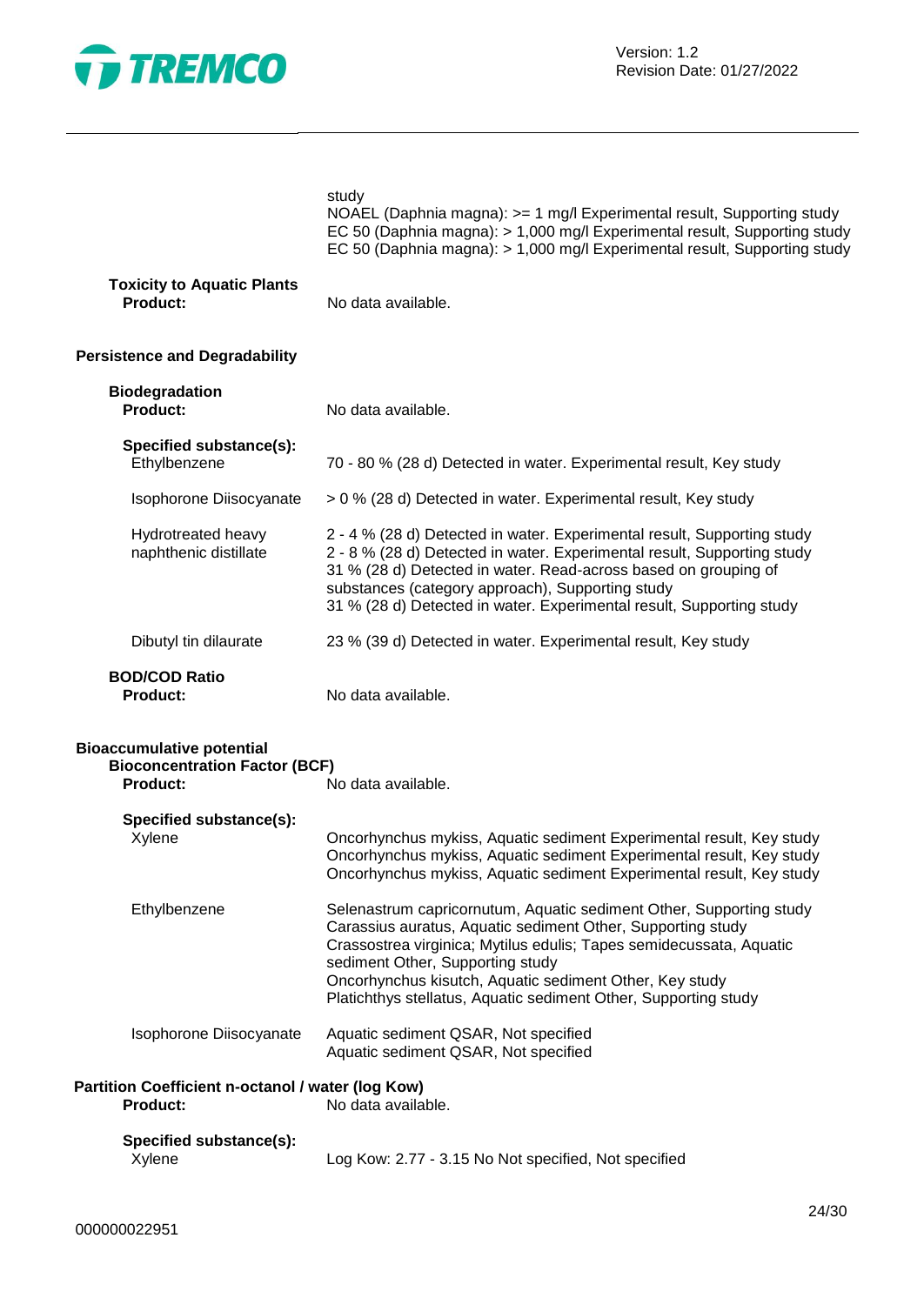

| Diisodecyl phthalate                               | Log Kow: 10.36                                                                                                                                                                |
|----------------------------------------------------|-------------------------------------------------------------------------------------------------------------------------------------------------------------------------------|
| Ethylbenzene                                       | Log Kow: 3.15<br>Log Kow: 3.13 - 3.14 No Other, Supporting study                                                                                                              |
| Isophorone Diisocyanate                            | Log Kow: 4.75                                                                                                                                                                 |
| Stearic acid                                       | Log Kow: 8.23                                                                                                                                                                 |
| Dibutyl tin dilaurate                              | Log Kow: 3.12                                                                                                                                                                 |
| <b>Mobility in soil:</b><br>Other adverse effects: | No data available.<br>Harmful to aquatic life with long lasting effects.                                                                                                      |
| 13. Disposal considerations                        |                                                                                                                                                                               |
| <b>Disposal methods:</b>                           | Dispose of waste at an appropriate treatment and disposal facility in<br>accordance with applicable laws and regulations, and product<br>characteristics at time of disposal. |
| <b>Contaminated Packaging:</b>                     | No data available.                                                                                                                                                            |

# **14. Transport information**

# **TDG:**

Not Regulated

# **CFR / DOT:**

Not Regulated

#### **IMDG:**

Not Regulated

# **15. Regulatory information**

## **US Federal Regulations**

# **TSCA Section 12(b) Export Notification (40 CFR 707, Subpt. D)**

None present or none present in regulated quantities.

### **US. Toxic Substances Control Act (TSCA) Section 5(a)(2) Final Significant New Use Rules (SNURs) (40 CFR 721, Subpt E)**

None present or none present in regulated quantities.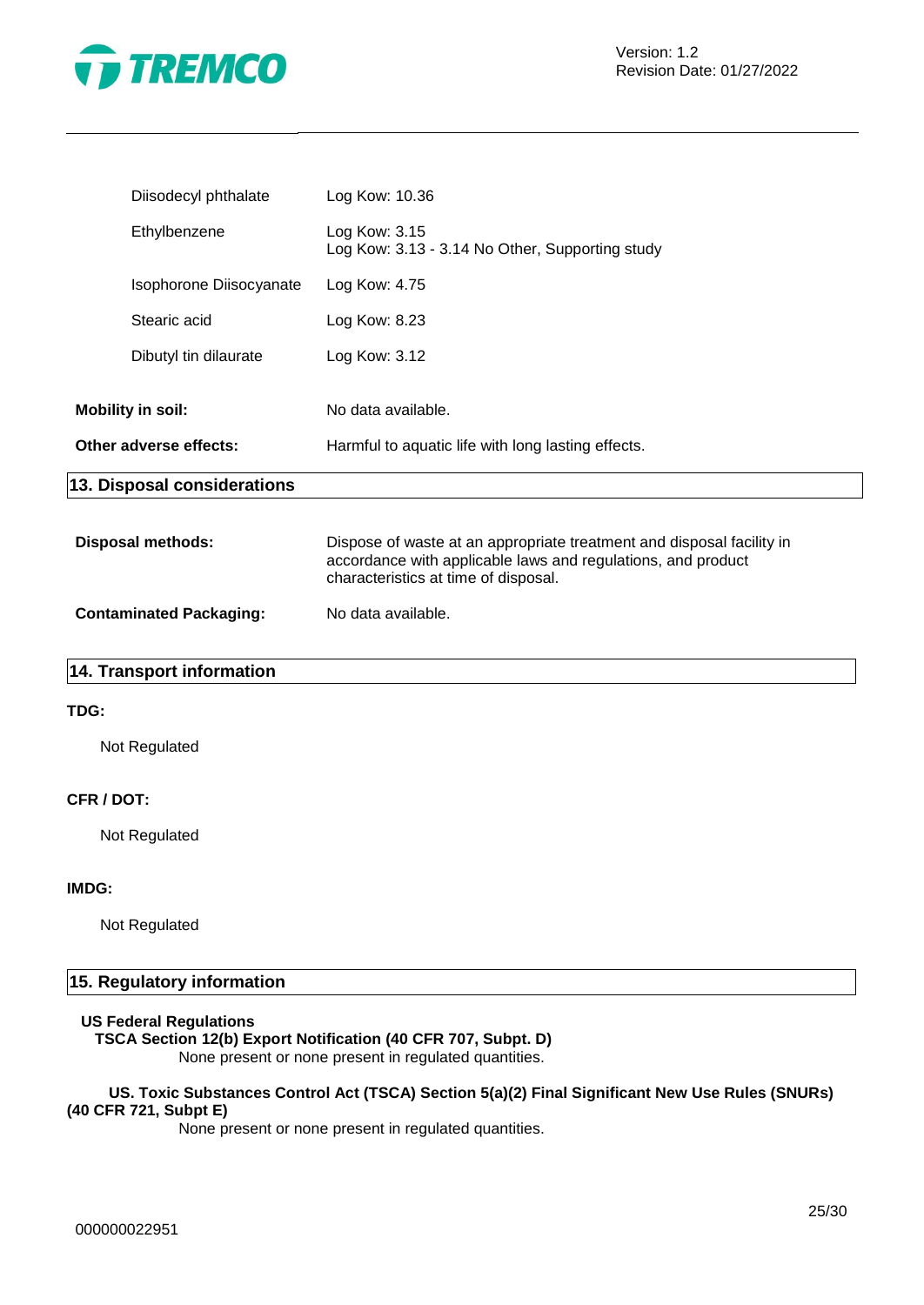

#### **US. OSHA Specifically Regulated Substances (29 CFR 1910.1001-1050), as amended**

| <b>Chemical Identity</b><br>Polyvinyl chloride | OSHA hazard(s)<br>Blood<br>Liver<br>Cancer<br>Flammability<br>Central nervous system                                          |
|------------------------------------------------|-------------------------------------------------------------------------------------------------------------------------------|
| Crystalline Silica<br>(Quartz)/ Silica Sand    | kidney effects<br>lung effects<br>immune system effects<br>Cancer                                                             |
| Benzene                                        | <b>Blood</b><br>respiratory tract irritation<br>Central nervous system<br>Flammability<br>Cancer<br>Skin<br>Aspiration<br>Eye |

#### **CERCLA Hazardous Substance List (40 CFR 302.4):**

| <b>Chemical Identity</b> | Reportable quantity |  |  |
|--------------------------|---------------------|--|--|
| Xylene                   | $100$ lbs.          |  |  |
| Ethylbenzene             | 1000 lbs.           |  |  |
| Toluene                  | 1000 lbs.           |  |  |
| Methanol                 | 5000 lbs.           |  |  |
| Benzene                  | $10$ lbs.           |  |  |

# **Superfund Amendments and Reauthorization Act of 1986 (SARA)**

#### **Hazard categories**

Immediate (Acute) Health Hazards Delayed (Chronic) Health Hazard Acute toxicity (any route or exposure) Respiratory or Skin Sensitization **Carcinogenicity** Reproductive toxicity

**US. EPCRA (SARA Title III) Section 304 Extremely Hazardous Substances Reporting Quantities and the Comprehensive Environmental Response, Compensation, and Liability Act (CERCLA) Hazardous Substances**

Not regulated.

#### **US. EPCRA (SARA Title III Section 313 Toxic Chemical Release Inventory (TRI) Reporting**

| <b>Chemical Identity</b> | % by weight |  |  |
|--------------------------|-------------|--|--|
| Xylene                   | $\%$        |  |  |
| Ethylbenzene             | $\%$        |  |  |

**Clean Air Act (CAA) Section 112(r) Accidental Release Prevention (40 CFR 68.130)** None present or none present in regulated quantities.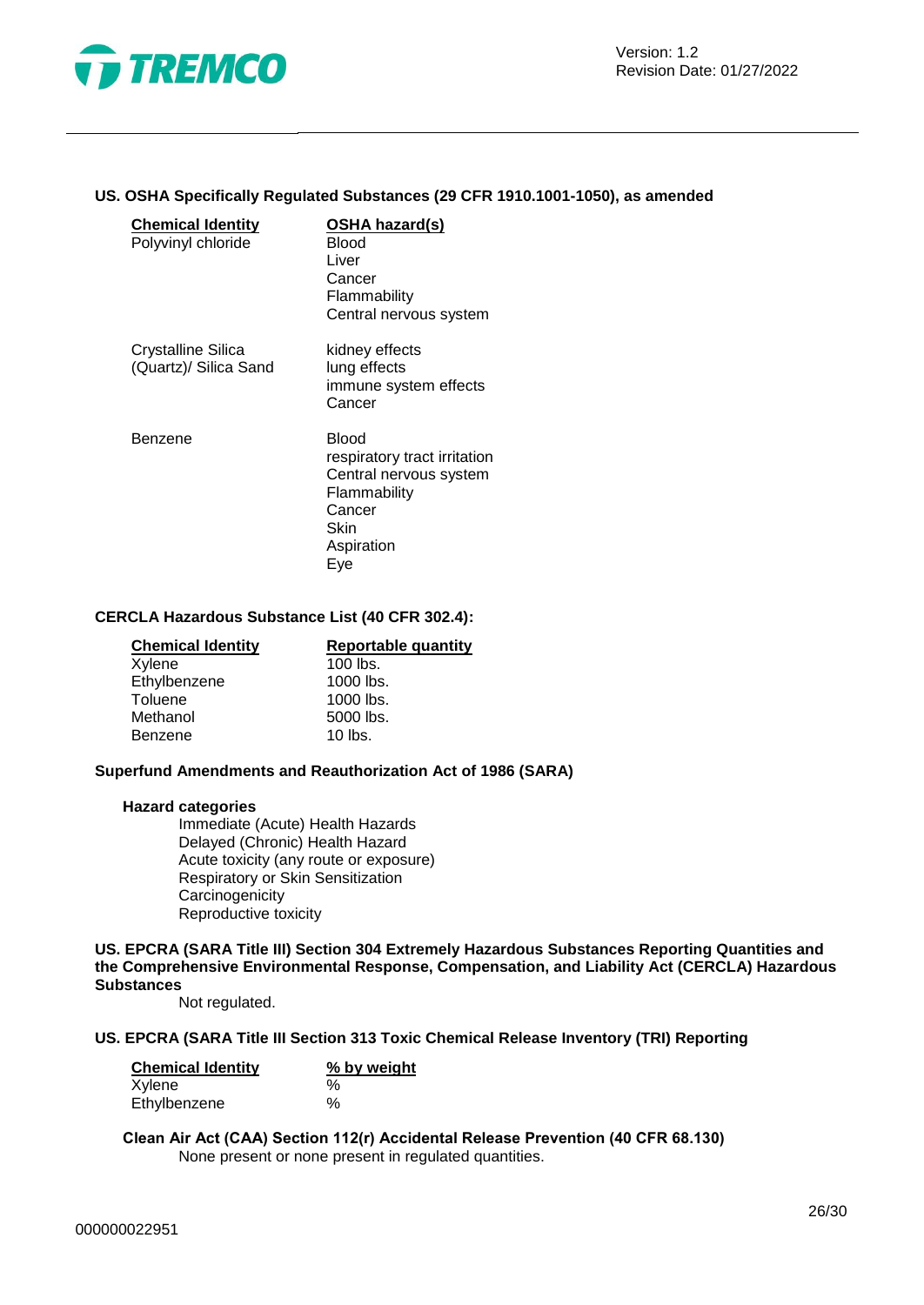

# **Clean Water Act Section 311 Hazardous Substances (40 CFR 117.3)**

**Chemical Identity Reportable quantity** Xylene Reportable quantity: lbs.

# **US State Regulations**

# **US. California Proposition 65**



#### **WARNING**

Cancer and Reproductive Harm - www.P65Warnings.ca.gov

## **US. New Jersey Worker and Community Right-to-Know Act**

#### **Chemical Identity**

Calcium carbonate Polyvinyl chloride Calcium Carbonate (Limestone) Xylene Calcium oxide Titanium dioxide Ethylbenzene Hydrotreated heavy naphthenic distillate

## **US. Massachusetts RTK - Substance List**

# **Chemical Identity**

Calcium carbonate Calcium Carbonate (Limestone) Xylene Titanium dioxide Isophorone Diisocyanate Crystalline Silica (Quartz)/ Silica Sand

#### **US. Pennsylvania RTK - Hazardous Substances**

# **Chemical Identity**

Calcium carbonate Calcium Carbonate (Limestone) Xylene Calcium oxide Titanium dioxide

# **US. Rhode Island RTK**

**Chemical Identity** Calcium carbonate Polyvinyl chloride Calcium Carbonate (Limestone) Xylene Titanium dioxide

#### **International regulations**

#### **Montreal protocol**

Not applicable

# **Stockholm convention**

Not applicable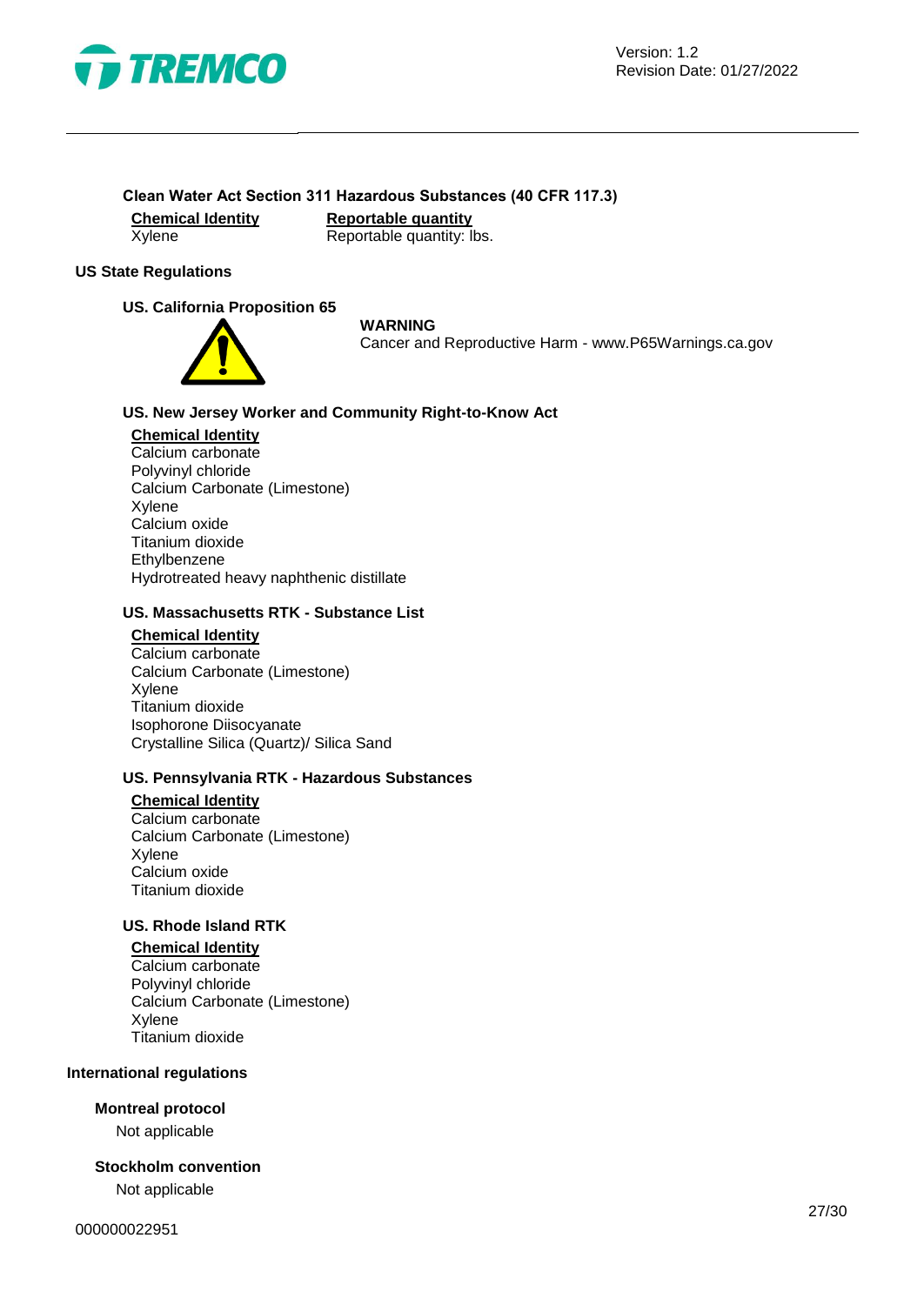

# **Rotterdam convention**

Not applicable

# **Kyoto protocol** Not applicable

# **VOC:**

| Regulatory VOC (less water and<br>exempt solvent) | $\therefore$ 40 g/l |
|---------------------------------------------------|---------------------|
| VOC Method 310                                    | $\therefore$ 2.99 % |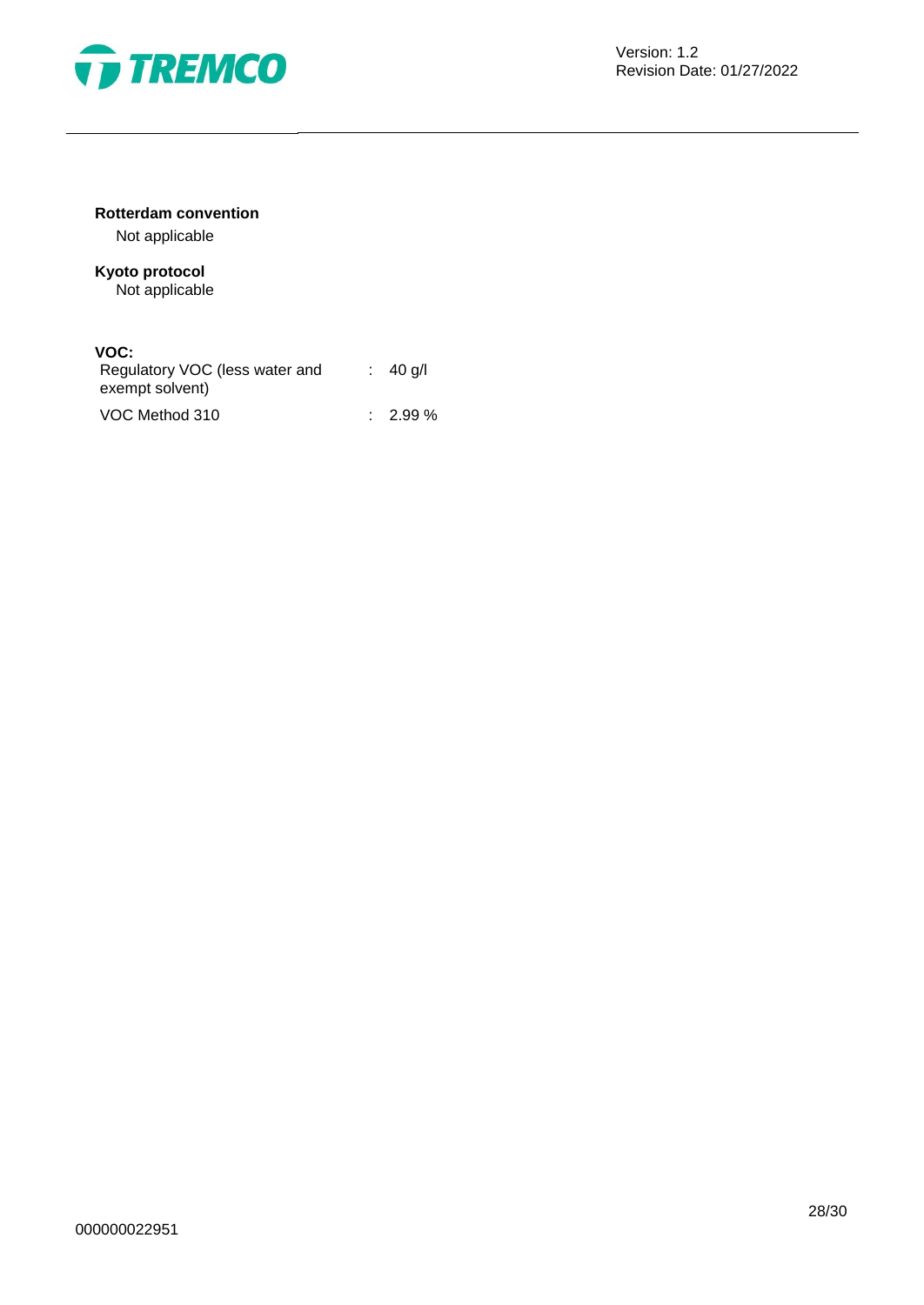

| <b>Inventory Status:</b>                    |                                                                                              |
|---------------------------------------------|----------------------------------------------------------------------------------------------|
| Australia AICS:                             | One or more components in this<br>product are not listed on or exempt<br>from the Inventory. |
| Canada DSL Inventory List:                  | All components in this product are<br>listed on or exempt from the<br>Inventory.             |
| EINECS, ELINCS or NLP:                      | One or more components in this<br>product are not listed on or exempt<br>from the Inventory. |
| Japan (ENCS) List:                          | One or more components in this<br>product are not listed on or exempt<br>from the Inventory. |
| China Inv. Existing Chemical<br>Substances: | One or more components in this<br>product are not listed on or exempt<br>from the Inventory. |
| Korea Existing Chemicals Inv. (KECI):       | One or more components in this<br>product are not listed on or exempt<br>from the Inventory. |
| Canada NDSL Inventory:                      | One or more components in this<br>product are not listed on or exempt<br>from the Inventory. |
| Philippines PICCS:                          | One or more components in this<br>product are not listed on or exempt<br>from the Inventory. |
| US TSCA Inventory:                          | All components in this product are<br>listed on or exempt from the<br>Inventory.             |
| New Zealand Inventory of Chemicals:         | One or more components in this<br>product are not listed on or exempt<br>from the Inventory. |
| Japan ISHL Listing:                         | One or more components in this<br>product are not listed on or exempt<br>from the Inventory. |
| Japan Pharmacopoeia Listing:                | One or more components in this<br>product are not listed on or exempt<br>from the Inventory. |
| Mexico INSQ:                                | One or more components in this                                                               |